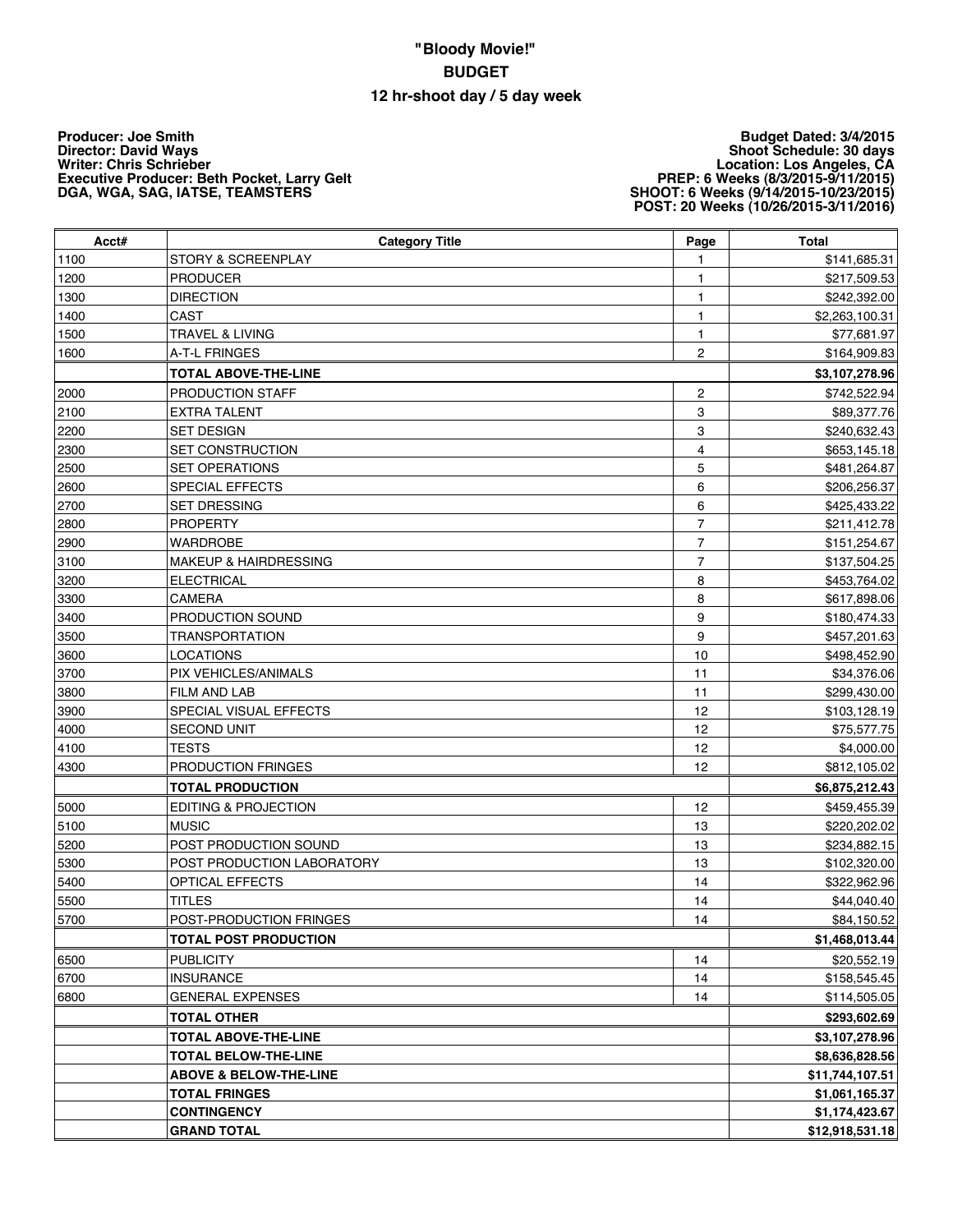## **"Bloody Movie!" BUDGET 12 hr-shoot day / 5 day week**

**Producer: Joe Smith Director: David Ways Writer: Chris Schrieber Executive Producer: Beth Pocket, Larry Gelt DGA, WGA, SAG, IATSE, TEAMSTERS**

## **Budget Dated: 3/4/2015 Shoot Schedule: 30 days Location: Los Angeles, CA PREP: 6 Weeks (8/3/2015-9/11/2015) SHOOT: 6 Weeks (9/14/2015-10/23/2015) POST: 20 Weeks (10/26/2015-3/11/2016)**

| Acct# | <b>Description</b>            | Amount         | <b>Units</b> | $\pmb{\mathsf{X}}$ | Rate         | <b>Subtotal</b> | <b>Total</b>   |
|-------|-------------------------------|----------------|--------------|--------------------|--------------|-----------------|----------------|
| 1100  | <b>STORY &amp; SCREENPLAY</b> |                |              |                    |              |                 |                |
| 1101  | WRITER(S)                     |                |              |                    |              |                 |                |
|       | Chris Schrieber               | 1              | Fee          |                    | \$129,185.31 | \$129,185.31    | \$129,185.31   |
| 1102  | SCRIPT CLEARANCE              |                |              |                    |              |                 |                |
|       | <b>TITLE SEARCH</b>           |                | <b>ALLOW</b> |                    | \$3,500.00   | \$3,500.00      |                |
|       | CLEARANCE                     |                | <b>ALLOW</b> |                    | \$4,000.00   | \$4,000.00      |                |
|       | <b>COPYRIGHT</b>              |                | <b>ALLOW</b> |                    | \$2,500.00   | \$2,500.00      | \$10,000.00    |
| 1104  | <b>SCRIPT COPYING</b>         |                | <b>ALLOW</b> |                    | \$1,000.00   | \$1,000.00      | \$1,000.00     |
| 1150  | <b>HOTEL &amp; LIVING</b>     |                | <b>ALLOW</b> |                    | \$1,500.00   | \$1,500.00      | \$1,500.00     |
|       |                               |                |              |                    |              | Total for 1100  | \$141,685.31   |
|       |                               |                |              |                    |              |                 |                |
| 1200  | <b>PRODUCER</b>               |                |              |                    |              |                 |                |
| 1201  | <b>PRODUCERS</b>              | 1              | FEE          |                    | \$68,878.02  | \$68,878.02     | \$68,878.02    |
| 1210  | <b>EXEC PRODUCERS</b>         | $\overline{c}$ | FEE          |                    | \$68,878.02  | \$137,756.03    | \$137,756.03   |
| 1240  | <b>AIRFARE</b>                |                | <b>ALLOW</b> |                    | \$2,175.10   | \$2,175.10      | \$2,175.10     |
| 1250  | <b>HOTEL</b>                  |                | <b>ALLOW</b> |                    | \$8,700.38   | \$8,700.38      | \$8,700.38     |
|       |                               |                |              |                    |              | Total for 1200  | \$217,509.53   |
| 1300  | <b>DIRECTION</b>              |                |              |                    |              |                 |                |
| 1301  | <b>DIRECTOR</b>               |                | <b>ALLOW</b> |                    | \$210,392.00 | \$210,392.00    | \$210,392.00   |
| 1305  | <b>ASST TO DIRECTOR</b>       | 32.0           | Weeks        |                    | \$1,000.00   | \$32,000.00     | \$32,000.00    |
|       |                               |                |              |                    |              | Total for 1300  | \$242,392.00   |
|       |                               |                |              |                    |              |                 |                |
| 1400  | <b>CAST</b>                   |                |              |                    |              |                 |                |
| 1401  | PRINCIPAL CAST                |                |              |                    |              |                 |                |
|       | 1. Adam Michael               | 1              | <b>ALLOW</b> |                    | \$316,491.56 | \$316,491.56    |                |
|       | 2. Linda Susan                | 1              | <b>ALLOW</b> |                    | \$316,491.56 | \$316,491.56    |                |
|       | 3. Joseph Alan                | 1              | <b>ALLOW</b> |                    | \$316,491.56 | \$316,491.56    | \$949,474.69   |
| 1402  | <b>SUPPORTING CAST</b>        |                |              |                    |              |                 |                |
|       | 3. Supporting Cast #1         | 6.0            | Weeks        |                    | \$4,550.00   | \$27,300.00     |                |
|       | 4. Supporting Cast #2         | 6.0            | Weeks        |                    | \$4,550.00   | \$27,300.00     |                |
|       | 5. Supporting Cast #3         | 6.0            | Weeks        |                    | \$4,550.00   | \$27,300.00     |                |
|       | 6. Supporting Cast #4         | 6.0            | Weeks        |                    | \$4,550.00   | \$27,300.00     |                |
|       | 7. Supporting Cast #5         | 6.0            | Weeks        |                    | \$4,550.00   | \$27,300.00     |                |
|       | 8. Supporting Cast #6         | 6.0            | Weeks        |                    | \$4,550.00   | \$27,300.00     |                |
|       | 9. Supporting Cast #7         | 6.0            | Weeks        |                    | \$4,550.00   | \$27,300.00     |                |
|       | 10. Supporting Cast #8        | 6.0            | Weeks        |                    | \$4,550.00   | \$27,300.00     |                |
|       | 11. Supporting Cast #9        | 6.0            | Weeks        |                    | \$4,550.00   | \$27,300.00     |                |
|       | 12. Supporting Cast #10       | 6.0            | Weeks        |                    | \$4,550.00   | \$27,300.00     | \$273,000.00   |
| 1406  | <b>LOOPING</b>                |                | <b>ALLOW</b> |                    | \$25,000.00  | \$25,000.00     | \$25,000.00    |
| 1407  | <b>STUNT COORDINATOR</b>      | 4.6            | Weeks        |                    | \$4,650.00   | \$21,390.00     | \$21,390.00    |
| 1408  | <b>STUNT PLAYERS</b>          | 2.2            | Weeks        |                    | \$4,885.00   | \$10,747.00     | \$10,747.00    |
| 1421  | <b>CASTING</b>                |                | <b>ALLOW</b> |                    | \$100,000.00 | \$100,000.00    | \$100,000.00   |
| 1429  | <b>REHEARSALS</b>             |                | <b>ALLOW</b> |                    | \$1,291.85   | \$1,291.85      | \$1,291.85     |
| 1480  | <b>STAR COSTS</b>             |                | <b>ALLOW</b> |                    | \$882,196.77 | \$882,196.77    | \$882,196.77   |
|       |                               |                |              |                    |              | Total for 1400  | \$2,263,100.31 |
|       |                               |                |              |                    |              |                 |                |
| 1500  | <b>TRAVEL &amp; LIVING</b>    |                |              |                    |              |                 |                |
| 1501  | <b>PRODUCERS</b>              |                | <b>ALLOW</b> |                    | \$19,420.49  | \$19,420.49     | \$19,420.49    |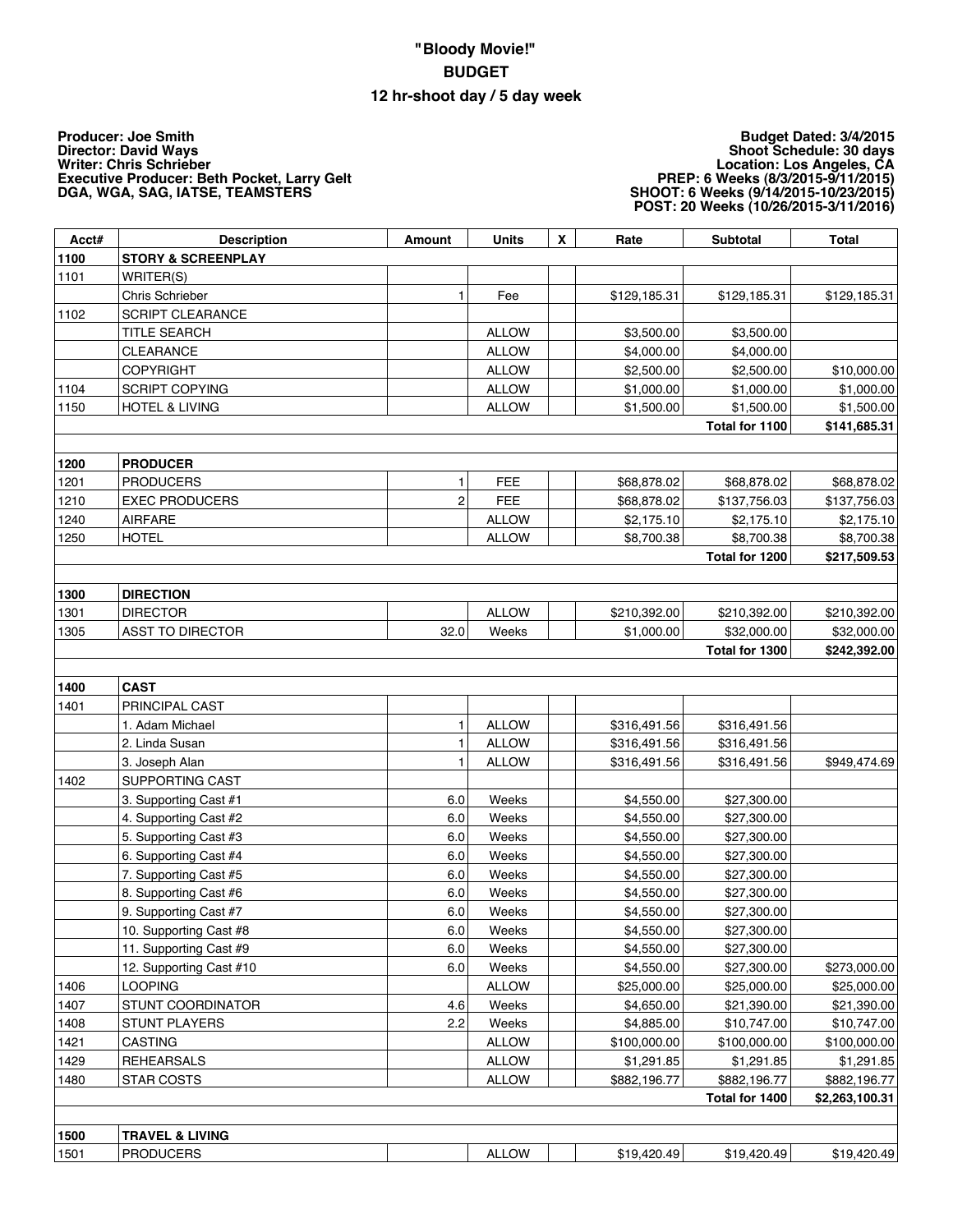| Page 2 |
|--------|
| Total  |
|        |

| Acct# | <b>Description</b>       | Amount | Units        | X. | Rate         | <b>Subtotal</b>           | Total          |
|-------|--------------------------|--------|--------------|----|--------------|---------------------------|----------------|
| 1503  | <b>DIRECTOR</b>          |        | <b>ALLOW</b> |    | \$11,652.30  | \$11,652.30               | \$11,652.30    |
| 1505  | CAST                     |        | <b>ALLOW</b> |    | \$42,725.09  | \$42,725.09               | \$42,725.09    |
| 1510  | A-T-L CARS               |        | <b>ALLOW</b> |    | \$3,884.10   | \$3,884.10                | \$3,884.10     |
|       |                          |        |              |    |              | Total for 1500            | \$77,681.97    |
|       |                          |        |              |    |              |                           |                |
| 1600  | <b>A-T-L FRINGES</b>     |        |              |    |              |                           |                |
| 1699  | <b>WGA</b>               | 14.50% |              |    | \$129,185.31 | \$18,731.87               |                |
|       | <b>DGA</b>               | 14.00% |              |    | \$200,000.00 | \$28,000.00               |                |
|       | SAG                      | 15.30% |              |    | \$769,137.00 | \$117,677.96              |                |
|       | Payroll                  |        | <b>ALLOW</b> |    | \$500.00     | \$500.00                  | \$164,909.83   |
|       |                          |        |              |    |              | Total for 1600            | \$164,909.83   |
|       |                          |        |              |    |              | TOTAL ABOVE-THE-LINE      | \$3,107,278.96 |
|       |                          |        |              |    |              |                           |                |
|       |                          |        |              |    |              |                           |                |
| 2000  | <b>PRODUCTION STAFF</b>  |        |              |    |              |                           |                |
| 2001  | UNIT PRODUCTION MANAGER  |        |              |    |              |                           |                |
|       | Prep                     | 6.0    | <b>WEEKS</b> |    | \$10,345.50  | \$62,073.00               |                |
|       | Shoot                    | 6.0    | <b>WEEKS</b> |    | \$10,345.50  | \$62,073.00               |                |
|       | Wrap                     | 2.0    | <b>WEEKS</b> |    | \$10,345.50  | \$20,691.00               | \$144,837.00   |
| 2002  | 1st AD                   |        |              |    |              |                           |                |
|       | Prep                     | 3.0    | <b>WEEKS</b> |    | \$9,645.00   | \$28,935.00               |                |
|       | Shoot                    | 6.0    | <b>WEEKS</b> |    | \$9,645.00   | \$57,870.00               |                |
|       | Wrap                     | 1.0    | <b>WEEKS</b> |    | \$9,645.00   | \$9,645.00                | \$96,450.00    |
| 2003  | 2nd AD                   |        |              |    |              |                           |                |
|       | Prep                     | 1.4    | <b>WEEKS</b> |    | \$6,652.50   | \$9,313.50                |                |
|       | Shoot                    | 6.0    | <b>WEEKS</b> |    | \$6,652.50   | \$39,915.00               |                |
|       | Wrap                     | 1.0    | <b>WEEKS</b> |    | \$6,652.50   | \$6,652.50                | \$55,881.00    |
| 2004  | 2nd 2nd AD               |        |              |    |              |                           |                |
|       | Prep                     | 1.0    | <b>WEEKS</b> |    | \$5,244.00   | \$5,244.00                |                |
|       | Shoot                    | 6.0    | <b>WEEKS</b> |    | \$5,244.00   | \$31,464.00               | \$36,708.00    |
| 2005  | ADD'L 2nd                | 6.0    | <b>WEEKS</b> |    | \$3,204.00   | \$19,224.00               | \$19,224.00    |
| 2006  | <b>TRAINEE</b>           | 6.0    | <b>WEEKS</b> |    | \$3,204.00   | \$19,224.00               | \$19,224.00    |
| 2007  | <b>SCRIPT SUPERVISOR</b> |        |              |    |              |                           |                |
|       | Prep                     | 1.4    | <b>WEEKS</b> |    | \$2,358.08   | \$3,301.31                |                |
|       | Shoot                    | 6.0    | <b>WEEKS</b> |    | \$2,358.08   |                           |                |
|       | Wrap                     | 1.0    | <b>WEEKS</b> |    | \$2,358.08   | \$14,148.46<br>\$2.358.08 | \$19,807.84    |
| 2008  | PRODN COORDINATOR        |        |              |    |              |                           |                |
|       | Prep                     | 6.0    | <b>WEEKS</b> |    | \$1,800.00   | \$10,800.00               |                |
|       |                          |        |              |    |              |                           |                |
|       | Shoot                    | 6.0    | <b>WEEKS</b> |    | \$1,800.00   | \$10,800.00               |                |
|       | Wrap                     | 7.0    | <b>WEEKS</b> |    | \$1,800.00   | \$12,600.00               | \$34,200.00    |
| 2009  | ASST PRODN COORDINATOR   |        |              |    |              |                           |                |
|       | Prep                     | 6.0    | <b>WEEKS</b> |    | \$1,100.00   | \$6,600.00                |                |
|       | Shoot                    | 6.0    | <b>WEEKS</b> |    | \$1,100.00   | \$6,600.00                |                |
|       | Wrap                     | 4.0    | <b>WEEKS</b> |    | \$1,100.00   | \$4,400.00                | \$17,600.00    |
| 2010  | PRODN ASSTS              |        |              |    |              |                           |                |
|       | Office PA #1             |        |              |    |              |                           |                |
|       | Prep                     | 1.4    | <b>WEEKS</b> |    | \$800.00     | \$1,120.00                |                |
|       | Shoot                    | 6.0    | <b>WEEKS</b> |    | \$800.00     | \$4,800.00                |                |
|       | Wrap                     | 4.0    | <b>WEEKS</b> |    | \$800.00     | \$3,200.00                | \$9,120.00     |
|       | Office PA #2             |        |              |    |              |                           |                |
|       | Prep                     | 1.4    | <b>WEEKS</b> |    | \$800.00     | \$1,120.00                |                |
|       | Shoot                    | 7.0    | <b>WEEKS</b> |    | \$800.00     | \$5,600.00                |                |
|       | Wrap                     | 2.0    | <b>WEEKS</b> |    | \$800.00     | \$1,600.00                | \$8,320.00     |
|       | Office PA #3             |        |              |    |              |                           |                |
|       | Prep                     | 1.4    | <b>WEEKS</b> |    | \$800.00     | \$1,120.00                |                |
|       | Shoot                    | 7.0    | <b>WEEKS</b> |    | \$800.00     | \$5,600.00                |                |
|       | Wrap                     | 2.0    | <b>WEEKS</b> |    | \$800.00     | \$1,600.00                | \$8,320.00     |
|       | Office PA #4             |        |              |    |              |                           |                |
|       | Prep                     | 0.0    | <b>WEEKS</b> |    | \$800.00     | \$0.00                    |                |

Ť

Ŧ T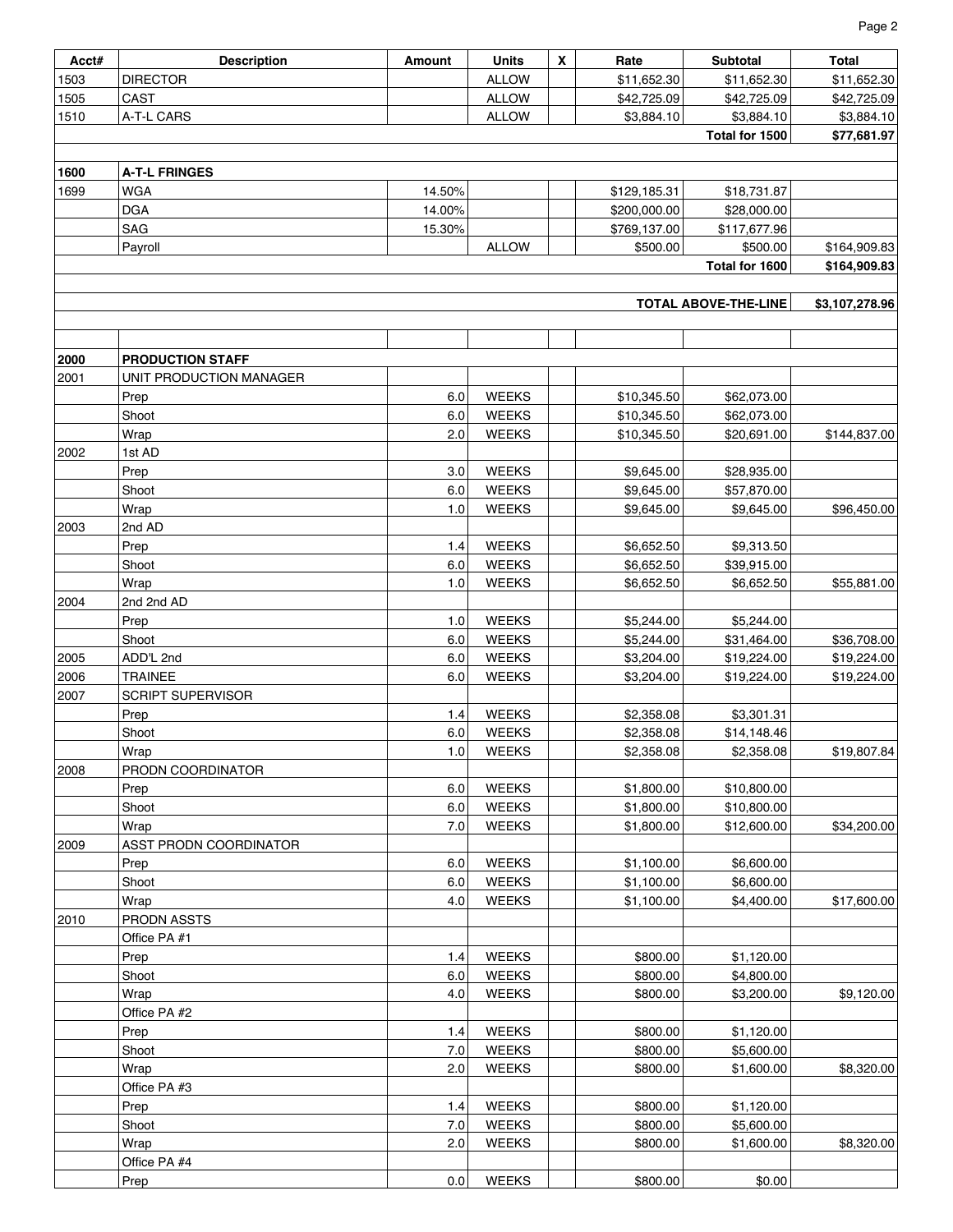| Acct# | <b>Description</b>       | Amount | <b>Units</b> | $\pmb{\mathsf{X}}$ | Rate        | <b>Subtotal</b> | <b>Total</b> |
|-------|--------------------------|--------|--------------|--------------------|-------------|-----------------|--------------|
|       | Shoot                    | 7.0    | <b>WEEKS</b> |                    | \$800.00    | \$5,600.00      |              |
|       | Wrap                     | 0.0    | <b>WEEKS</b> |                    | \$800.00    | \$0.00          | \$5,600.00   |
|       | Key Set PA               |        |              |                    |             |                 |              |
|       | Prep                     | 2.0    | <b>WEEKS</b> |                    | \$800.00    | \$1,600.00      |              |
|       | Shoot                    | 6.0    | <b>WEEKS</b> |                    | \$800.00    | \$4,800.00      |              |
|       | Wrap                     | 2.0    | <b>WEEKS</b> |                    | \$800.00    | \$1,600.00      | \$8,000.00   |
|       | Set PA #1                |        |              |                    |             |                 |              |
|       | Prep                     | 1.4    | <b>WEEKS</b> |                    | \$800.00    | \$1,120.00      |              |
|       | Shoot                    | 7.0    | <b>WEEKS</b> |                    | \$800.00    | \$5,600.00      |              |
|       | Wrap                     | 1.0    | <b>WEEKS</b> |                    | \$800.00    | \$800.00        | \$7,520.00   |
|       | Set PA #2                |        |              |                    |             |                 |              |
|       | Prep                     | 0.0    | <b>WEEKS</b> |                    | \$800.00    | \$0.00          |              |
|       | Shoot                    | 7.0    | <b>WEEKS</b> |                    | \$800.00    | \$5,600.00      |              |
|       | Wrap                     | 0.0    | <b>WEEKS</b> |                    | \$800.00    | \$0.00          | \$5,600.00   |
|       | Set PA #3                |        |              |                    |             |                 |              |
|       | Prep                     | 0.0    | <b>WEEKS</b> |                    | \$800.00    | \$0.00          |              |
|       | Shoot                    | 7.0    | <b>WEEKS</b> |                    | \$800.00    | \$5,600.00      |              |
|       | Wrap                     | 0.0    | <b>WEEKS</b> |                    | \$800.00    | \$0.00          | \$5,600.00   |
|       | Set PA #4                |        |              |                    |             |                 |              |
|       | Prep                     | 0.0    | <b>WEEKS</b> |                    | \$800.00    | \$0.00          |              |
|       | Shoot                    | 7.0    | <b>WEEKS</b> |                    | \$800.00    | \$5,600.00      |              |
|       | Wrap                     | 0.0    | <b>WEEKS</b> |                    | \$800.00    | \$0.00          | \$5,600.00   |
|       | Set PA #5                |        |              |                    |             |                 |              |
|       | Prep                     | 0.0    | <b>WEEKS</b> |                    | \$800.00    | \$0.00          |              |
|       | Shoot                    | 7.0    | <b>WEEKS</b> |                    | \$800.00    | \$5,600.00      |              |
|       | Wrap                     | 0.0    | <b>WEEKS</b> |                    | \$800.00    | \$0.00          | \$5,600.00   |
|       | Set PA #6                |        |              |                    |             |                 |              |
|       | Prep                     | 0.0    | <b>WEEKS</b> |                    | \$800.00    | \$0.00          |              |
|       | Shoot                    | 7.0    | <b>WEEKS</b> |                    | \$800.00    | \$5,600.00      |              |
|       | Wrap                     | 0.0    | <b>WEEKS</b> |                    | \$800.00    | \$0.00          | \$5,600.00   |
| 2011  | PRODN ACCOUNTANT         |        |              |                    |             |                 |              |
|       | Prep                     | 3.0    | <b>WEEKS</b> |                    | \$2,500.00  | \$7,500.00      |              |
|       | Shoot                    | 7.0    | <b>WEEKS</b> |                    | \$2,500.00  | \$17,500.00     |              |
|       | Wrap                     | 2.0    | <b>WEEKS</b> |                    | \$2,500.00  | \$5,000.00      | \$30,000.00  |
| 2012  | <b>ASST ACCOUNTANT</b>   |        |              |                    |             |                 |              |
|       | Prep                     | 0.0    | <b>WEEKS</b> |                    | \$1,400.00  | \$0.00          |              |
|       | Shoot                    | 6.0    | <b>WEEKS</b> |                    | \$1,400.00  | \$8,400.00      |              |
|       | Wrap                     | 2.0    | <b>WEEKS</b> |                    | \$1,400.00  | \$2,800.00      | \$11,200.00  |
| 2014  | <b>TEACHER - WELFARE</b> | 5.2    | <b>WEEKS</b> |                    | \$3,039.23  | \$15,804.01     | \$15,804.01  |
| 2080  | <b>CAR ALLOWANCE</b>     |        | <b>ALLOW</b> |                    | \$3,712.61  | \$3,712.61      | \$3,712.61   |
| 2090  | MISCELLANEOUS EXPENSES   |        |              |                    |             |                 |              |
|       | 01 - CPU Rentals         |        | <b>ALLOW</b> |                    | \$74,977.46 | \$74,977.46     |              |
|       | 02 - Accounting Software |        | <b>ALLOW</b> |                    | \$16,299.45 | \$16,299.45     |              |
|       | 03 - Checks/Envelopes    |        | <b>ALLOW</b> |                    | \$32,598.90 | \$32,598.90     |              |
|       | 04 - Board & Budget Prep |        | <b>ALLOW</b> |                    | \$39,118.68 | \$39,118.68     | \$162,994.48 |
|       |                          |        |              |                    |             | Total for 2000  | \$742,522.94 |
|       |                          |        |              |                    |             |                 |              |
| 2100  | <b>EXTRA TALENT</b>      |        |              |                    |             |                 |              |
| 2101  | STAND-INS                | 30.0   | <b>DAYS</b>  | $\overline{2}$     | \$254.00    | \$15,240.00     | \$15,240.00  |
| 2102  | SAG - GENERAL EXTRAS     | 86.4   | <b>DAYS</b>  |                    | \$228.00    | \$19,699.20     | \$19,699.20  |
| 2103  | EXTRAS (NON-UNION)       | 0.0    | <b>DAYS</b>  |                    | \$83.00     | \$0.00          | \$0.00       |
| 2110  | <b>FITTINGS</b>          |        | <b>ALLOW</b> |                    | \$39,691.23 | \$39,691.23     | \$39,691.23  |
| 2120  | <b>ATMOSPHERE CARS</b>   |        | <b>ALLOW</b> |                    | \$1,787.56  | \$1,787.56      | \$1,787.56   |
| 2130  | <b>EXTRA CASTING FEE</b> |        | <b>ALLOW</b> |                    | \$8,937.78  | \$8,937.78      | \$8,937.78   |
| 2180  | <b>MISC EXPENSES</b>     |        | <b>ALLOW</b> |                    | \$4,022.00  | \$4,022.00      | \$4,022.00   |
|       |                          |        |              |                    |             | Total for 2100  | \$89,377.76  |
|       |                          |        |              |                    |             |                 |              |
| 2200  | <b>SET DESIGN</b>        |        |              |                    |             |                 |              |
| 2201  | <b>PRODN DESIGNER</b>    |        |              |                    |             |                 |              |
|       |                          |        |              |                    |             |                 |              |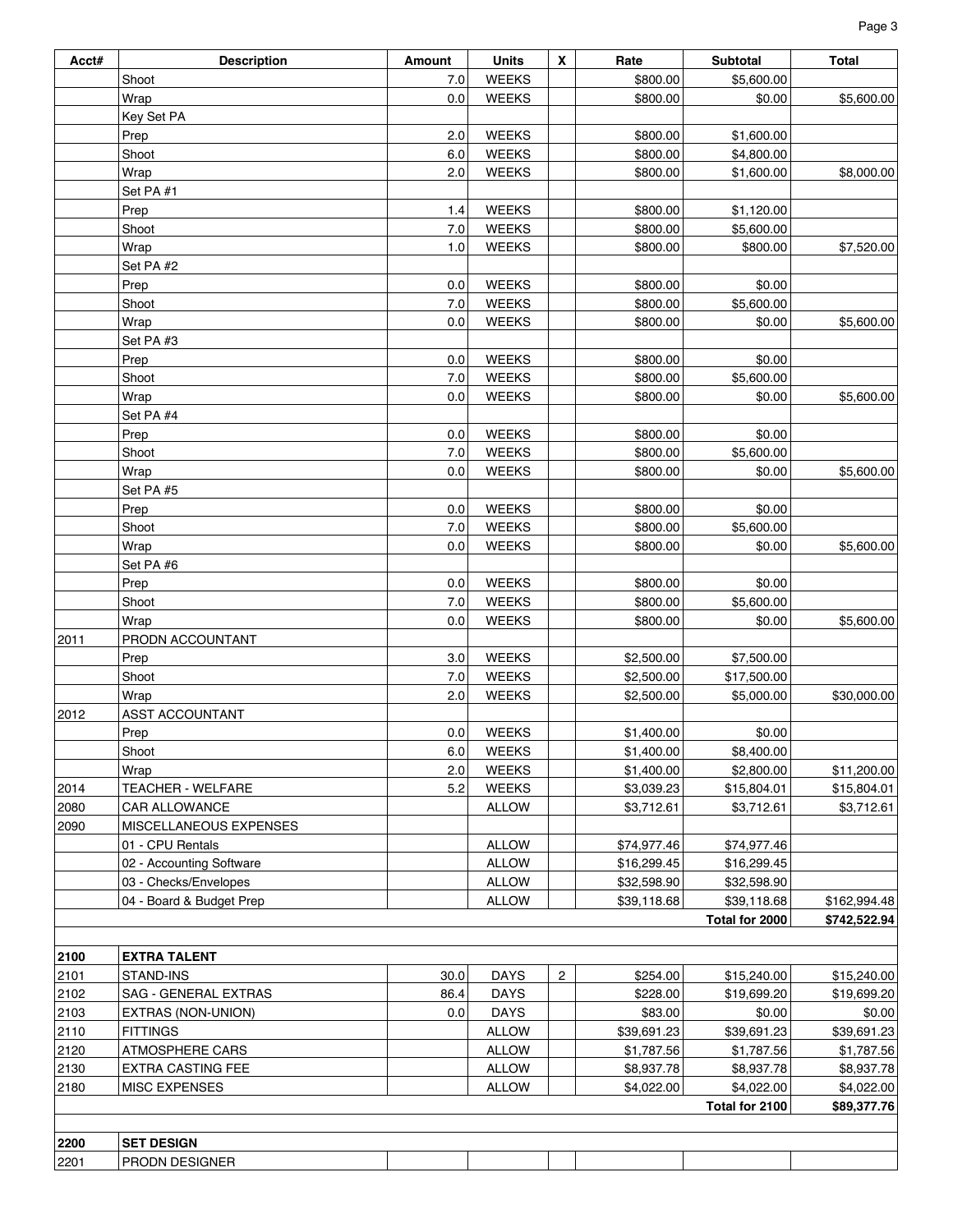| Acct# | <b>Description</b>         | <b>Amount</b> | <b>Units</b> | $\boldsymbol{x}$ | Rate       | <b>Subtotal</b> | Total        |
|-------|----------------------------|---------------|--------------|------------------|------------|-----------------|--------------|
|       | Prep                       | 4.4           | <b>WEEKS</b> |                  | \$4,500.00 | \$19,800.00     |              |
|       | Shoot                      | 6.0           | <b>WEEKS</b> |                  | \$4,500.00 | \$27,000.00     |              |
|       | Wrap                       | 2.0           | <b>WEEKS</b> |                  | \$4,500.00 | \$9,000.00      | \$55,800.00  |
| 2202  | <b>ART DIRECTOR</b>        |               |              |                  |            |                 |              |
|       | Prep                       | 3.0           | <b>WEEKS</b> |                  | \$3,140.78 | \$9,422.34      |              |
|       | Shoot                      | 6.0           | <b>WEEKS</b> |                  | \$3,140.78 | \$18,844.68     |              |
|       | Wrap                       | 2.0           | <b>WEEKS</b> |                  | \$3,140.78 | \$6,281.56      | \$34,548.58  |
| 2203  | <b>ASST ART DIRECTOR</b>   |               |              |                  |            |                 |              |
|       | Prep                       | 3.0           | <b>WEEKS</b> |                  | \$2,371.22 | \$7,113.66      |              |
|       | Shoot                      | 6.0           | <b>WEEKS</b> |                  | \$2,371.22 | \$14,227.32     |              |
|       | Wrap                       | 1.0           | <b>WEEKS</b> |                  | \$2,371.22 | \$2,371.22      | \$23,712.20  |
| 2204  | SR. SET DESIGNER           |               |              |                  |            |                 |              |
|       | Prep                       | 3.0           | <b>WEEKS</b> |                  | \$2,947.22 | \$8,841.67      |              |
|       | Shoot                      | 6.0           | <b>WEEKS</b> |                  | \$2,947.22 | \$17,683.34     |              |
|       | Wrap                       | 1.0           | <b>WEEKS</b> |                  | \$2,947.22 | \$2,947.22      | \$29,472.24  |
| 2210  | <b>STORYBOARD</b>          |               | <b>ALLOW</b> |                  | \$2,222.82 | \$2,222.82      | \$2,222.82   |
| 2215  | <b>PURCHASES</b>           |               |              |                  |            |                 |              |
|       | <b>Expendable Supplies</b> |               | <b>ALLOW</b> |                  | \$4,812.65 | \$4,812.65      |              |
|       | Photography                |               | <b>ALLOW</b> |                  | \$2,406.32 | \$2,406.32      |              |
|       | <b>Craft Services</b>      |               | <b>ALLOW</b> |                  | \$1,804.74 | \$1,804.74      |              |
|       | Graphics                   |               | <b>ALLOW</b> |                  | \$3,609.49 | \$3,609.49      |              |
|       | <b>Picture Cars</b>        |               | <b>ALLOW</b> |                  | \$1,203.16 | \$1,203.16      | \$13,836.37  |
| 2217  | <b>RENTALS</b>             |               | <b>ALLOW</b> |                  | \$9,625.30 | \$9,625.30      | \$9,625.30   |
| 2218  | <b>RESEARCH</b>            |               | <b>ALLOW</b> |                  | \$7,218.97 | \$7,218.97      | \$7,218.97   |
| 2219  | <b>BLUEPRINTS</b>          |               | <b>ALLOW</b> |                  | \$1,203.16 | \$1,203.16      | \$1,203.16   |
| 2278  | <b>BOX RENTALS</b>         |               |              |                  |            |                 |              |
|       | Prodn Designer             | 12.4          | <b>WEEKS</b> |                  | \$3,164.97 | \$39,245.57     |              |
|       | <b>Art Director</b>        | 11.0          | <b>WEEKS</b> |                  | \$1,921.11 | \$21,132.23     | \$60,377.80  |
| 2279  | CAR EXPENSE/ALLOWANCE      |               |              |                  |            |                 |              |
|       | Prodn Designer             | 12.4          | <b>WEEKS</b> |                  | \$100.00   | \$1,240.00      |              |
|       | Art Director               | 11.0          | <b>WEEKS</b> |                  | \$125.00   | \$1,375.00      | \$2,615.00   |
|       |                            |               |              |                  |            | Total for 2200  | \$240,632.43 |
|       |                            |               |              |                  |            |                 |              |
| 2300  | <b>SET CONSTRUCTION</b>    |               |              |                  |            |                 |              |
| 2301  | CONSTRUCTION COORDINATOR   |               |              |                  |            |                 |              |
|       | Prep                       | 4.4           | <b>WEEKS</b> |                  | \$2,365.92 | \$10,410.05     |              |
|       | Shoot                      | 6.0           | <b>WEEKS</b> |                  | \$2,365.92 | \$14,195.52     |              |
|       | Wrap                       | 2.0           | <b>WEEKS</b> |                  | \$2,365.92 | \$4,731.84      | \$29,337.41  |
| 2302  | PROPMAKER FOREMAN          |               |              |                  |            |                 |              |
|       | Prep                       | 3.0           | <b>WEEKS</b> |                  | \$2,816.63 | \$8,449.90      |              |
|       | Shoot                      | 6.0           | <b>WEEKS</b> |                  | \$2,816.63 | \$16,899.79     |              |
|       | Wrap                       | 1.0           | <b>WEEKS</b> |                  | \$2,816.63 | \$2,816.63      | \$28,166.32  |
| 2303  | <b>GANG BOSS</b>           |               |              |                  |            |                 |              |
|       | Prep                       | 3.0           | WEEKS        |                  | \$2,608.13 | \$7,824.39      |              |
|       | Shoot                      | 6.0           | <b>WEEKS</b> |                  | \$2,608.13 | \$15,648.78     |              |
|       | Wrap                       | 1.0           | <b>WEEKS</b> |                  | \$2,608.13 | \$2,608.13      | \$26,081.30  |
| 2304  | PROPMAKER/CARPENTER        |               |              |                  |            |                 |              |
|       | Prep                       | 3.0           | <b>WEEKS</b> |                  | \$2,464.92 | \$7,394.77      |              |
|       | Shoot                      | 6.0           | <b>WEEKS</b> |                  | \$2,464.92 | \$14,789.54     |              |
|       | Wrap                       | 2.0           | <b>WEEKS</b> |                  | \$2,464.92 | \$4,929.85      | \$27,114.16  |
| 2305  | <b>LEAD SCENIC</b>         |               |              |                  |            |                 |              |
|       | Prep                       | 3.0           | <b>WEEKS</b> |                  | \$3,606.86 | \$10,820.59     |              |
|       | Shoot                      | 6.0           | <b>WEEKS</b> |                  | \$3,606.86 | \$21,641.17     |              |
|       | Wrap                       | 1.0           | <b>WEEKS</b> |                  | \$3,606.86 | \$3,606.86      | \$36,068.62  |
| 2306  | PAINT DECORATOR            |               |              |                  |            |                 |              |
|       | Prep                       | 3.0           | <b>WEEKS</b> |                  | \$2,661.55 | \$7,984.66      |              |
|       | Shoot                      | 6.0           | <b>WEEKS</b> |                  | \$2,661.55 | \$15,969.32     |              |
|       | Wrap                       | 1.0           | <b>WEEKS</b> |                  | \$2,661.55 | \$2,661.55      | \$26,615.54  |
| 2307  | LABORER                    |               |              |                  |            |                 |              |

Page 4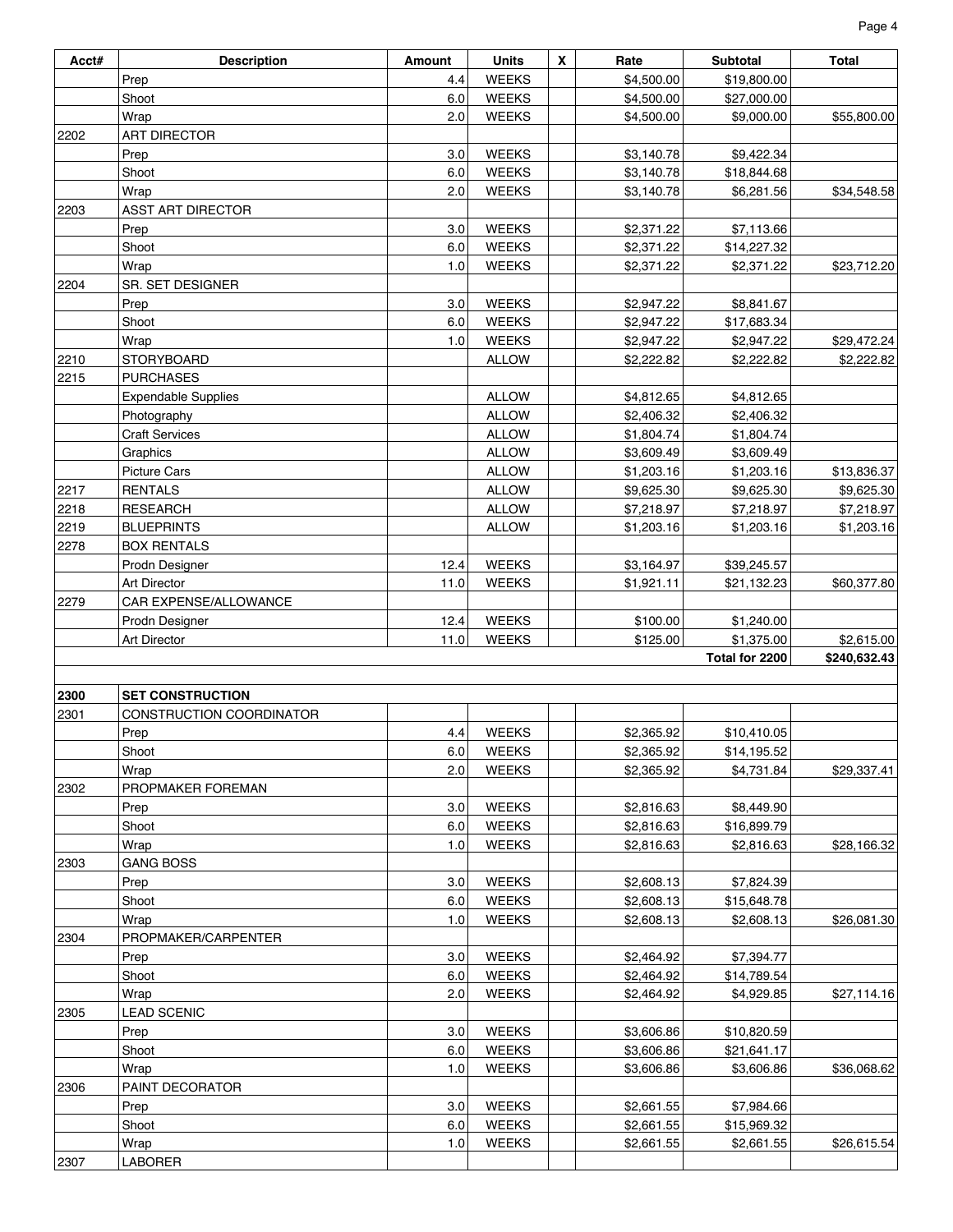| Acct# | <b>Description</b>              | Amount | <b>Units</b> | X            | Rate         | <b>Subtotal</b> | <b>Total</b> |
|-------|---------------------------------|--------|--------------|--------------|--------------|-----------------|--------------|
|       | Prep                            | 3.0    | <b>WEEKS</b> |              | \$2,249.00   | \$6,747.01      |              |
|       | Shoot                           | 6.0    | <b>WEEKS</b> |              | \$2,249.00   | \$13,494.01     |              |
|       | Wrap                            | 2.0    | <b>WEEKS</b> |              | \$2,249.00   | \$4,498.00      | \$24,739.02  |
| 2310  | <b>TRUCKS</b>                   |        | <b>ALLOW</b> |              | \$979.72     | \$979.72        | \$979.72     |
| 2315  | <b>SET LABOR &amp; MATERIAL</b> |        |              |              |              |                 |              |
|       | Location                        |        |              |              |              |                 |              |
|       | 1. House                        |        | <b>ALLOW</b> |              | \$87,086.02  | \$87,086.02     |              |
|       | 2. Kitchen                      |        | <b>ALLOW</b> |              | \$87,086.02  | \$87,086.02     |              |
|       | 3. Hospital                     |        | <b>ALLOW</b> |              | \$87,086.02  | \$87,086.02     | \$261,258.07 |
| 2320  | OTHER COSTS                     |        |              |              |              |                 |              |
|       | Greens                          |        | <b>ALLOW</b> |              | \$6,531.45   | \$6,531.45      |              |
|       | <b>Backings</b>                 |        | <b>ALLOW</b> |              | \$13,062.90  | \$13,062.90     |              |
|       | Signage                         |        | <b>ALLOW</b> |              | \$3,265.73   | \$3,265.73      |              |
|       | Trash                           |        | <b>ALLOW</b> |              | \$653.15     | \$653.15        |              |
|       | <b>Equipment Rentals</b>        |        | <b>ALLOW</b> |              | \$117,346.75 | \$117,346.75    |              |
|       | Safety                          |        | <b>ALLOW</b> |              | \$2,612.58   | \$2,612.58      |              |
|       | Set Operations                  |        | <b>ALLOW</b> |              | \$9,797.18   | \$9,797.18      |              |
|       | Shop Setup                      |        | <b>ALLOW</b> |              | \$8,164.31   | \$8,164.31      |              |
|       | <b>Strike</b>                   |        | <b>ALLOW</b> |              | \$19,594.36  | \$19,594.36     | \$181,028.40 |
| 2378  | <b>BOX RENTAL</b>               |        | <b>ALLOW</b> |              | \$5,225.16   | \$5,225.16      | \$5,225.16   |
| 2380  | MISCELLANEOUS EXPENSES          |        | <b>ALLOW</b> |              | \$6,531.45   | \$6,531.45      | \$6,531.45   |
|       |                                 |        |              |              |              | Total for 2300  | \$653,145.18 |
|       |                                 |        |              |              |              |                 |              |
| 2500  | <b>SET OPERATIONS</b>           |        |              |              |              |                 |              |
| 2501  | <b>KEY GRIP</b>                 |        |              |              |              |                 |              |
|       | Prep                            | 1.4    | <b>WEEKS</b> |              | \$2,778.05   | \$3,889.27      |              |
|       | Shoot                           | 6.0    | WEEKS        |              | \$2,778.05   | \$16,668.29     |              |
|       | Wrap                            | 1.0    | <b>WEEKS</b> |              | \$2,778.05   | \$2,778.05      | \$23,335.60  |
| 2502  | <b>BEST BOY GRIP</b>            |        |              |              |              |                 |              |
|       | Prep                            | 1.4    | <b>WEEKS</b> |              | \$2,521.32   | \$3,529.84      |              |
|       | Shoot                           | 6.0    | WEEKS        |              | \$2,521.32   | \$15,127.90     |              |
|       | Wrap                            | 1.0    | <b>WEEKS</b> |              | \$2,521.32   | \$2,521.32      | \$21,179.05  |
| 2503  | <b>DOLLY GRIP</b>               |        |              |              |              |                 |              |
|       | Prep                            | 1.4    | WEEKS        |              | \$2,608.13   | \$3,651.38      |              |
|       | Shoot                           | 6.0    | WEEKS        |              | \$2,608.13   | \$15,648.78     |              |
|       | Wrap                            | 1.0    | <b>WEEKS</b> |              | \$2,608.13   | \$2,608.13      | \$21,908.29  |
| 2504  | <b>GRIP</b>                     |        |              |              |              |                 |              |
|       | Prep                            | 1.4    | <b>WEEKS</b> | $\mathbf{1}$ | \$2,412.98   | \$3,378.18      |              |
|       | Shoot                           | 6.0    | <b>WEEKS</b> | 1.           | \$2,412.98   | \$14,477.90     |              |
|       | Wrap                            | 1.0    | <b>WEEKS</b> | 1            | \$2,412.98   | \$2,412.98      | \$20,269.07  |
| 2505  | <b>CRAFT SVC FOREMAN</b>        |        |              |              |              |                 |              |
|       | Prep                            | 1.4    | <b>WEEKS</b> |              | \$2,308.36   | \$3,231.71      |              |
|       | Shoot                           | 6.0    | <b>WEEKS</b> |              | \$2,308.36   | \$13,850.17     |              |
|       | Wrap                            | 1.0    | WEEKS        |              | \$2,308.36   | \$2,308.36      | \$19,390.24  |
| 2506  | CRAFT SVC PERSON                |        |              |              |              |                 |              |
|       | Prep                            | 1.4    | <b>WEEKS</b> |              | \$2,058.31   | \$2,881.63      |              |
|       | Shoot                           | 6.0    | <b>WEEKS</b> |              | \$2,058.31   | \$12,349.85     |              |
|       | Wrap                            | 1.0    | <b>WEEKS</b> |              | \$2,058.31   | \$2,058.31      | \$17,289.79  |
| 2507  | <b>GREENS</b>                   |        |              |              |              |                 |              |
|       | Prep                            | 1.4    | <b>WEEKS</b> |              | \$2,588.10   | \$3,623.33      |              |
|       | Shoot                           | 6.0    | <b>WEEKS</b> |              | \$2,588.10   | \$15,528.58     |              |
|       | Wrap                            | 1.0    | <b>WEEKS</b> |              | \$2,588.10   | \$2,588.10      | \$21,740.01  |
| 2508  | <b>PAINTER</b>                  |        |              |              |              |                 |              |
|       | Prep                            | 1.4    | <b>WEEKS</b> |              | \$2,588.10   | \$3,623.33      |              |
|       | Shoot                           | 6.0    | <b>WEEKS</b> |              | \$2,588.10   | \$15,528.58     |              |
|       | Wrap                            | 1.0    | WEEKS        |              | \$2,588.10   | \$2,588.10      | \$21,740.01  |
| 2509  | <b>FIRST AID PERSON</b><br>Prep | 1.4    | <b>WEEKS</b> |              | \$2,211.90   | \$3,096.66      |              |
|       | Shoot                           | 6.0    | WEEKS        |              | \$2,211.90   | \$13,271.41     |              |
|       |                                 |        |              |              |              |                 |              |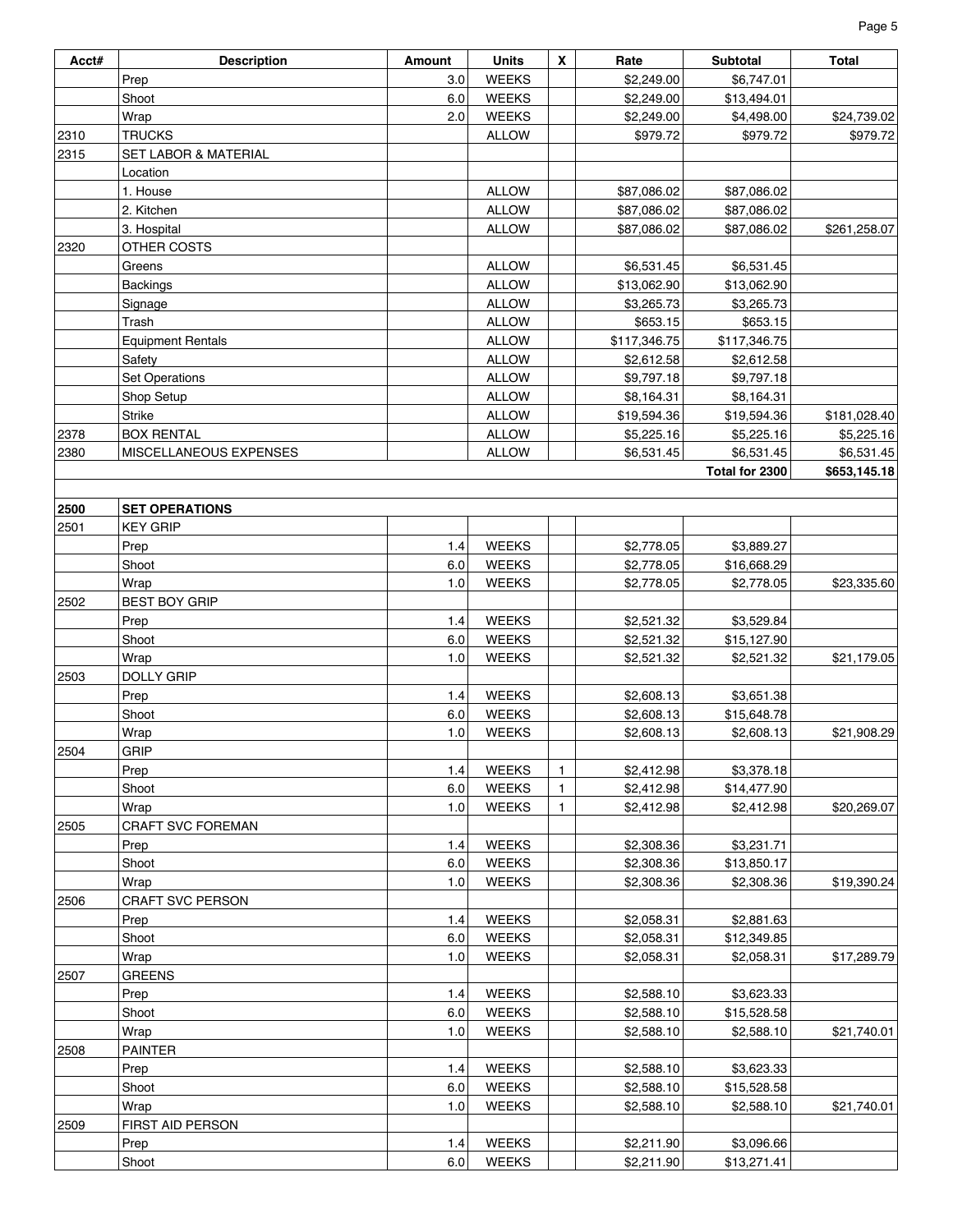| Acct# | <b>Description</b>                 | Amount | <b>Units</b> | $\boldsymbol{x}$ | Rate         | Subtotal       | Total        |
|-------|------------------------------------|--------|--------------|------------------|--------------|----------------|--------------|
|       | Wrap                               | 1.0    | <b>WEEKS</b> |                  | \$2,211.90   | \$2,211.90     | \$18,579.98  |
| 2525  | <b>PURCHASES</b>                   |        | <b>ALLOW</b> |                  | \$28,875.89  | \$28,875.89    | \$28,875.89  |
| 2530  | CRANES                             |        | <b>ALLOW</b> |                  | \$38,501.19  | \$38,501.19    | \$38,501.19  |
| 2535  | <b>RIGGING EQUIP</b>               |        | <b>ALLOW</b> |                  | \$52,939.14  | \$52,939.14    | \$52,939.14  |
| 2540  | OTHER COSTS                        |        |              |                  |              |                |              |
|       | 1st Aid Supplies, Dust Masks, Etc. |        | <b>ALLOW</b> |                  | \$2,406.32   | \$2,406.32     | \$2,406.32   |
| 2550  | <b>OUTSIDE RENTALS</b>             |        |              |                  |              |                |              |
|       | Condors/Scissors                   |        | <b>ALLOW</b> |                  | \$128,788.00 | \$128,788.00   |              |
|       | Car Mounts                         |        | <b>ALLOW</b> |                  | \$32,197.00  | \$32,197.00    | \$160,985.00 |
| 2578  | <b>BOX RENTAL</b>                  |        | <b>ALLOW</b> |                  | \$9,625.30   | \$9,625.30     | \$9,625.30   |
| 2598  | LOSS & DAMAGE                      |        | <b>ALLOW</b> |                  | \$2,500.00   | \$2,500.00     | \$2,500.00   |
|       |                                    |        |              |                  |              | Total for 2500 | \$481,264.87 |
|       |                                    |        |              |                  |              |                |              |
| 2600  | <b>SPECIAL EFFECTS</b>             |        |              |                  |              |                |              |
| 2601  | EFX COORDINATOR                    |        |              |                  |              |                |              |
|       | Prep                               | 4.4    | <b>WEEKS</b> |                  | \$3,339.00   | \$14,691.60    |              |
|       | Shoot                              | 6.0    | <b>WEEKS</b> |                  | \$3,339.00   | \$20,034.00    |              |
|       | Wrap                               | 1.0    | <b>WEEKS</b> |                  | \$3,339.00   | \$3,339.00     | \$38,064.60  |
| 2602  | <b>EFX FOREMAN</b>                 |        |              |                  |              |                |              |
|       | Prep                               | 1.4    | <b>WEEKS</b> |                  | \$2,816.63   | \$3,943.28     |              |
|       | Shoot                              | 6.0    | <b>WEEKS</b> |                  | \$2,816.63   | \$16,899.79    |              |
|       | Wrap                               | 1.0    | <b>WEEKS</b> |                  | \$2,816.63   | \$2,816.63     | \$23,659.71  |
| 2603  | STDBY EFX                          |        |              |                  |              |                |              |
|       | Prep                               | 1.4    | <b>WEEKS</b> |                  | \$2,608.13   | \$3,651.38     |              |
|       | Shoot                              | 6.0    | <b>WEEKS</b> |                  | \$2,608.13   | \$15,648.78    |              |
|       | Wrap                               | 10.0   | <b>WEEKS</b> |                  | \$2,608.13   | \$26,081.30    | \$45,381.46  |
| 2604  | ADD'L STDBY EFX                    |        |              |                  |              |                |              |
|       | Prep                               | 0.0    | <b>WEEKS</b> |                  | \$2,464.92   | \$0.00         |              |
|       | Shoot                              | 6.0    | <b>WEEKS</b> |                  | \$2,464.92   | \$14,789.54    |              |
|       | Wrap                               | 0.0    | <b>WEEKS</b> |                  | \$2,464.92   | \$0.00         | \$14,789.54  |
| 2605  | ADD'L STDBY EFX                    |        |              |                  |              |                |              |
|       | Prep                               | 0.0    | <b>WEEKS</b> |                  | \$2,464.92   | \$0.00         |              |
|       | Shoot                              | 0.0    | <b>WEEKS</b> |                  | \$2,464.92   | \$0.00         |              |
|       | Wrap                               | 0.0    | <b>WEEKS</b> |                  | \$2,464.92   | \$0.00         | \$0.00       |
| 2610  | MANUFACTURING                      |        | <b>ALLOW</b> |                  | \$6,187.69   | \$6,187.69     | \$6,187.69   |
| 2614  | <b>RIGGING &amp; STRIKING</b>      |        | <b>ALLOW</b> |                  | \$2,062.56   | \$2,062.56     | \$2,062.56   |
| 2615  | <b>PURCHASES</b>                   |        | <b>ALLOW</b> |                  | \$26,813.33  | \$26,813.33    | \$26,813.33  |
| 2616  | <b>RENTALS</b>                     |        | <b>ALLOW</b> |                  | \$45,687.99  | \$45,687.99    | \$45,687.99  |
| 2617  | CARS                               |        | <b>ALLOW</b> |                  | \$1,546.92   | \$1,546.92     | \$1,546.92   |
| 2698  | LOSS & DAMAGE                      |        | <b>ALLOW</b> |                  | \$2,062.56   | \$2,062.56     | \$2,062.56   |
|       |                                    |        |              |                  |              | Total for 2600 | \$206,256.37 |
|       |                                    |        |              |                  |              |                |              |
| 2700  | <b>SET DRESSING</b>                |        |              |                  |              |                |              |
| 2701  | <b>SET DECORATOR</b>               |        |              |                  |              |                |              |
|       | Prep                               | 4.4    | <b>WEEKS</b> |                  | \$2,429.52   | \$10,689.89    |              |
|       | Shoot                              | 6.0    | <b>WEEKS</b> |                  | \$2,429.52   | \$14,577.12    |              |
|       | Wrap                               | 2.0    | <b>WEEKS</b> |                  | \$2,429.52   | \$4,859.04     |              |
| 2702  | LEADPERSON                         |        |              |                  |              |                | \$30,126.05  |
|       | Prep                               | 3.0    | <b>WEEKS</b> |                  |              |                |              |
|       |                                    |        |              |                  | \$2,413.73   | \$7,241.18     |              |
|       | Shoot                              | 6.0    | <b>WEEKS</b> |                  | \$2,413.73   | \$14,482.36    |              |
|       | Wrap                               | 1.0    | <b>WEEKS</b> |                  | \$2,413.73   | \$2,413.73     | \$24,137.26  |
| 2703  | SWING GANG                         |        |              |                  |              |                |              |
|       | Prep                               | 1.4    | <b>WEEKS</b> | $\mathbf{1}$     | \$2,309.10   | \$3,232.75     |              |
|       | Shoot                              | 6.0    | <b>WEEKS</b> | 1                | \$2,309.10   | \$13,854.62    |              |
|       | Wrap                               | 0.0    | <b>WEEKS</b> | 0                | \$2,309.10   | \$0.00         | \$17,087.37  |
| 2704  | DRAPER FOREPERSON                  |        |              |                  |              |                |              |
|       | Prep                               | 1.4    | <b>WEEKS</b> |                  | \$2,588.10   | \$3,623.33     |              |
|       | Shoot                              | 6.0    | <b>WEEKS</b> |                  | \$2,588.10   | \$15,528.58    |              |
|       | Wrap                               | 0.6    | <b>WEEKS</b> |                  | \$2,588.10   | \$1,552.86     | \$20,704.77  |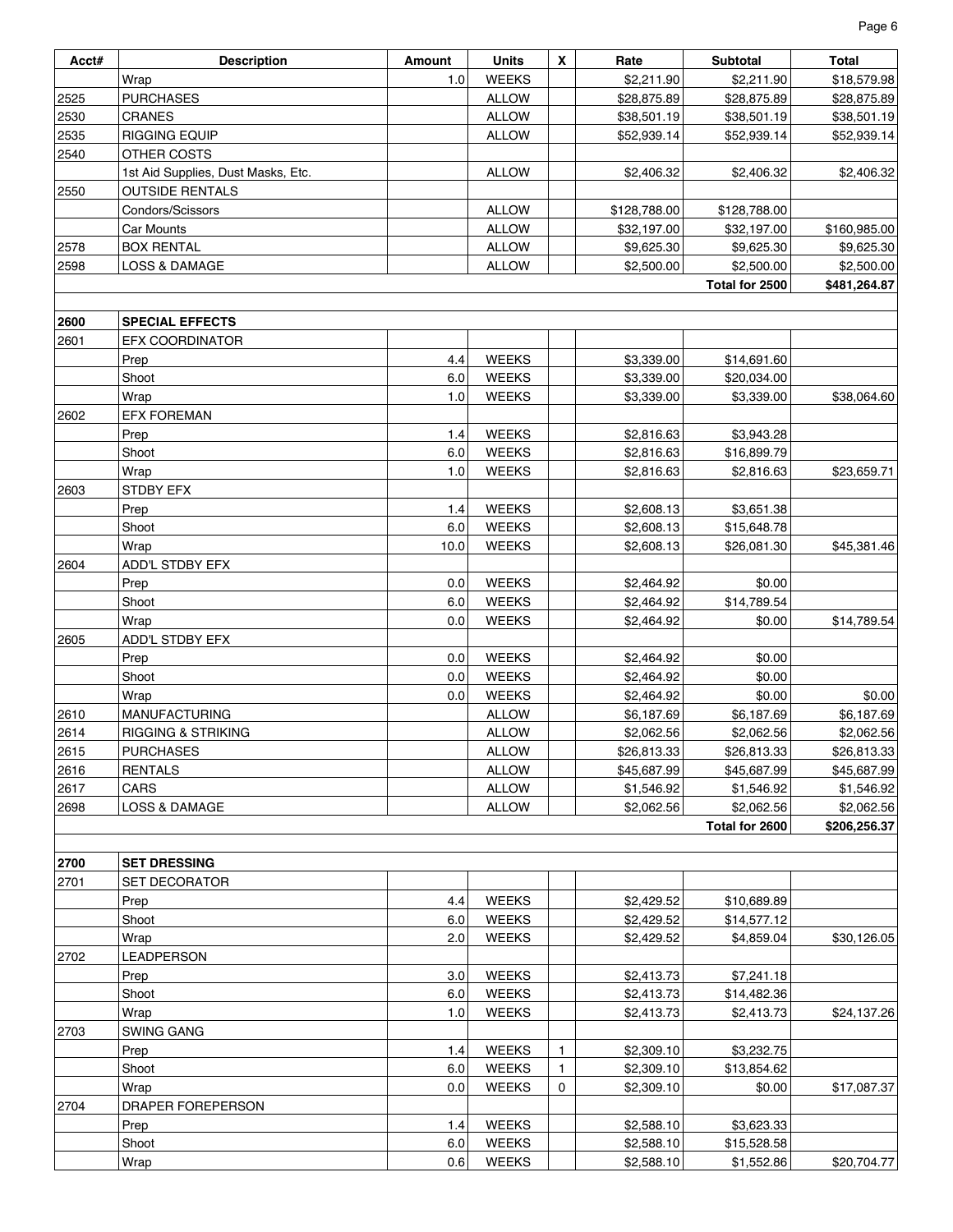| Acct#        | <b>Description</b>                            | Amount | <b>Units</b>                 | $\mathsf{x}$ | Rate                     | <b>Subtotal</b>          | <b>Total</b>             |
|--------------|-----------------------------------------------|--------|------------------------------|--------------|--------------------------|--------------------------|--------------------------|
| 2716         | <b>PURCHASES</b>                              |        | <b>ALLOW</b>                 |              | \$140,392.96             | \$140,392.96             | \$140,392.96             |
| 2717         | <b>RENTALS</b>                                |        | <b>ALLOW</b>                 |              | \$184,103.31             | \$184,103.31             | \$184,103.31             |
| 2770         | CAR ALLOWANCE                                 |        | <b>ALLOW</b>                 |              | \$2,127.17               | \$2,127.17               | \$2,127.17               |
| 2778         | <b>BOX RENTALS</b>                            |        | <b>ALLOW</b>                 |              | \$4,254.33               | \$4,254.33               | \$4,254.33               |
| 2798         | LOSS & DAMAGE                                 |        | <b>ALLOW</b>                 |              | \$2,500.00               | \$2,500.00               | \$2,500.00               |
|              |                                               |        |                              |              |                          | Total for 2700           | \$425,433.22             |
|              |                                               |        |                              |              |                          |                          |                          |
| 2800         | <b>PROPERTY</b>                               |        |                              |              |                          |                          |                          |
| 2801         | PROP MASTER<br>Prep                           | 3.0    | <b>WEEKS</b>                 |              | \$2,778.05               | \$8,334.14               |                          |
|              | Shoot                                         | 6.0    | <b>WEEKS</b>                 |              | \$2,778.05               | \$16,668.29              |                          |
|              | Wrap                                          | 2.0    | <b>WEEKS</b>                 |              | \$2,778.05               | \$5,556.10               | \$30,558.53              |
| 2802         | <b>ASST PROPS</b>                             |        |                              |              |                          |                          |                          |
|              | Prep                                          | 3.0    | <b>WEEKS</b>                 |              | \$2,464.18               | \$7,392.55               |                          |
|              | Shoot                                         | 6.0    | <b>WEEKS</b>                 |              | \$2,464.18               | \$14,785.09              |                          |
|              | Wrap                                          | 2.0    | <b>WEEKS</b>                 |              | \$2,464.18               | \$4,928.36               | \$27,106.00              |
| 2803         | PROP PERSON                                   |        |                              |              |                          |                          |                          |
|              | Prep                                          | 1.0    | <b>WEEKS</b>                 |              | \$2,309.10               | \$2,309.10               |                          |
|              | Shoot                                         | 6.0    | <b>WEEKS</b>                 |              | \$2,309.10               | \$13,854.62              |                          |
|              | Wrap                                          | 0.6    | <b>WEEKS</b>                 |              | \$2,309.10               | \$1,385.46               | \$17,549.19              |
| 2810         | <b>MANUFACTURING</b>                          |        | <b>ALLOW</b>                 |              | \$6,342.38               | \$6,342.38               | \$6,342.38               |
| 2820         | <b>RENTALS</b>                                |        | <b>ALLOW</b>                 |              | \$119,957.23             | \$119,957.23             | \$119,957.23             |
| 2870         | CAR ALLOWANCE                                 |        | <b>ALLOW</b>                 |              | \$3,171.19               | \$3,171.19               | \$3,171.19               |
| 2878         | <b>BOX RENTALS</b>                            |        | <b>ALLOW</b>                 |              | \$4,228.26               | \$4,228.26               | \$4,228.26               |
| 2898         | <b>LOSS &amp; DAMAGE</b>                      |        | <b>ALLOW</b>                 |              | \$2,500.00               | \$2,500.00               | \$2,500.00               |
|              |                                               |        |                              |              |                          | Total for 2800           | \$211,412.78             |
| 2900         | <b>WARDROBE</b>                               |        |                              |              |                          |                          |                          |
| 2901         | <b>COSTUME DESIGNER</b>                       |        |                              |              |                          |                          |                          |
|              | Prep                                          | 3.0    | <b>WEEKS</b>                 |              | \$3,500.00               | \$10,500.00              |                          |
|              | Shoot                                         | 6.0    | <b>WEEKS</b>                 |              | \$3,500.00               | \$21,000.00              |                          |
|              | Wrap                                          | 2.0    | <b>WEEKS</b>                 |              | \$3,500.00               | \$7,000.00               | \$38,500.00              |
| 2902         | <b>KEY COSTUMER</b>                           |        |                              |              |                          |                          |                          |
|              | Prep                                          | 3.0    | <b>WEEKS</b>                 |              | \$2,570.29               | \$7,710.86               |                          |
|              | Shoot                                         | 6.0    | <b>WEEKS</b>                 |              | \$2,570.29               | \$15,421.73              |                          |
|              | Wrap                                          | 1.0    | <b>WEEKS</b>                 |              | \$2,570.29               | \$2,570.29               | \$25,702.88              |
| 2903         | <b>COSTUMER</b>                               |        |                              |              |                          |                          |                          |
|              | Prep                                          | 1.5    | <b>WEEKS</b>                 | $\mathbf{1}$ | \$2,442.66               | \$3,664.00               |                          |
|              | Shoot                                         | 6.0    | <b>WEEKS</b>                 | $\mathbf{1}$ | \$2,442.66               | \$14,655.98              |                          |
|              | Wrap                                          | 0.6    | <b>WEEKS</b>                 | $\mathbf{1}$ | \$2,442.66               | \$1,465.60               | \$19,785.58              |
| 2911         | <b>MANUFACTURING</b>                          |        | <b>ALLOW</b>                 |              | \$1,512.55               | \$1,512.55               | \$1,512.55               |
| 2915         | PURCHASES/RENTALS                             |        | <b>ALLOW</b>                 |              | \$41,321.74              | \$41,321.74              | \$41,321.74              |
| 2920         | <b>ALTERATIONS &amp; REPAIRS</b>              |        | <b>ALLOW</b>                 |              | \$7,562.73               | \$7,562.73               | \$7,562.73               |
| 2940<br>2950 | <b>CLEANING &amp; DYEING</b><br>CAR ALLOWANCE |        | <b>ALLOW</b><br><b>ALLOW</b> |              | \$7,562.73<br>\$2,268.82 | \$7,562.73<br>\$2,268.82 | \$7,562.73               |
| 2970         | MISC. EXPENSES                                |        | <b>ALLOW</b>                 |              | \$1,512.55               | \$1,512.55               | \$2,268.82<br>\$1,512.55 |
| 2978         | <b>BOX RENTALS</b>                            |        | <b>ALLOW</b>                 |              | \$3,025.09               | \$3,025.09               | \$3,025.09               |
| 2998         | LOSS & DAMAGE                                 |        | <b>ALLOW</b>                 |              | \$2,500.00               | \$2,500.00               | \$2,500.00               |
|              |                                               |        |                              |              |                          | Total for 2900           | \$151,254.67             |
|              |                                               |        |                              |              |                          |                          |                          |
| 3100         | <b>MAKEUP &amp; HAIRDRESSING</b>              |        |                              |              |                          |                          |                          |
| 3101         | <b>HEAD MAKEUP ARTIST</b>                     |        |                              |              |                          |                          |                          |
|              | Prep                                          | 0.6    | <b>WEEKS</b>                 |              | \$3,503.72               | \$2,102.23               |                          |
|              | Shoot                                         | 6.0    | <b>WEEKS</b>                 |              | \$3,503.72               | \$21,022.34              |                          |
|              | Wrap                                          | 1.0    | <b>WEEKS</b>                 |              | \$3,503.72               | \$3,503.72               | \$26,628.30              |
| 3102         | <b>MAKEUP ARTIST</b>                          |        |                              |              |                          |                          |                          |
|              | Prep                                          | 0.0    | <b>WEEKS</b>                 | $\mathbf{1}$ | \$3,178.73               | \$0.00                   |                          |
|              | Shoot                                         | 6.0    | <b>WEEKS</b>                 | $\mathbf{1}$ | \$3,178.73               | \$19,072.37              |                          |
|              | Wrap                                          | 0.0    | <b>WEEKS</b>                 | $\mathbf 0$  | \$3,178.73               | \$0.00                   | \$19,072.37              |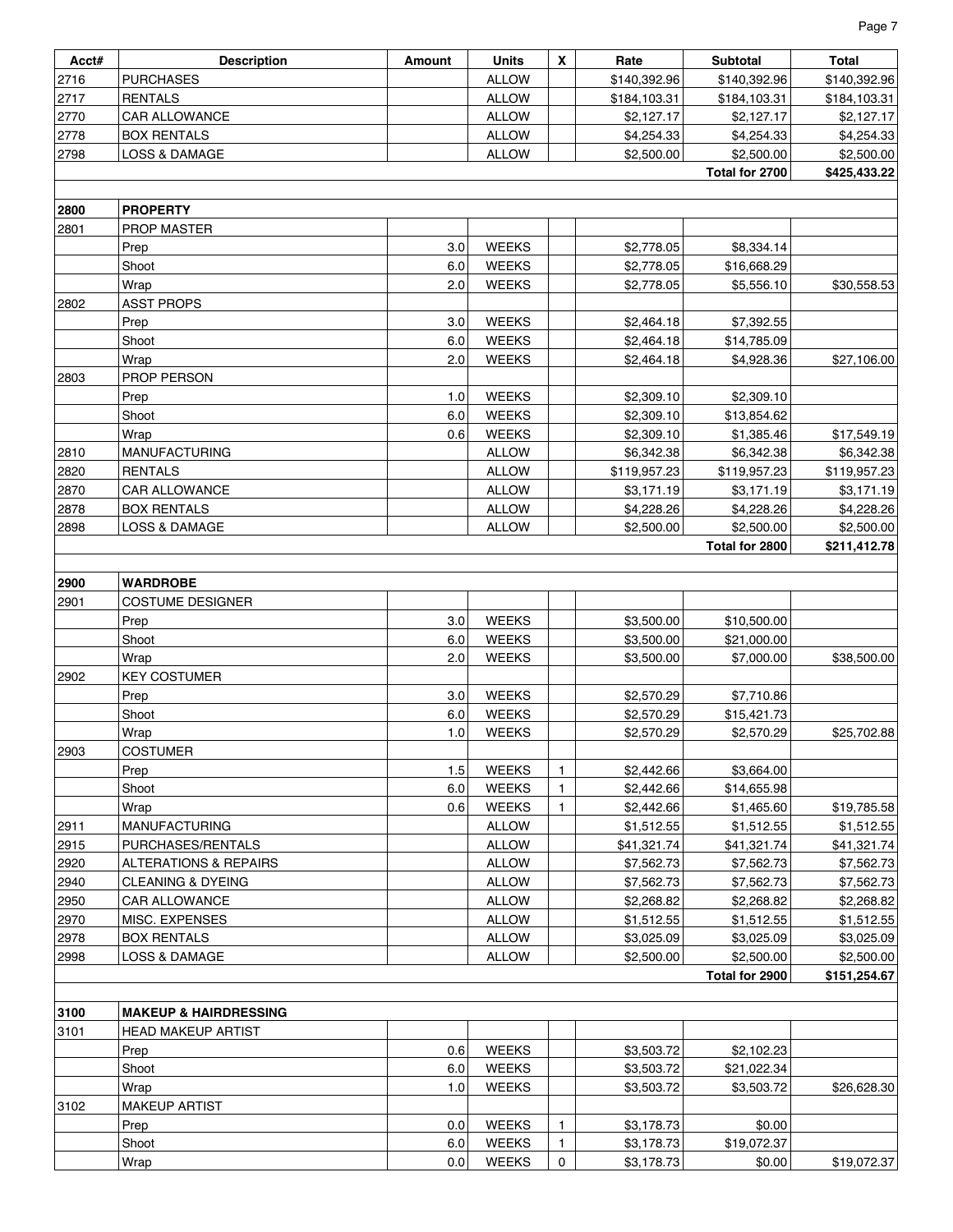| Acct# | <b>Description</b>             | Amount | <b>Units</b> | X              | Rate                       | Subtotal                  | Total        |  |  |  |  |
|-------|--------------------------------|--------|--------------|----------------|----------------------------|---------------------------|--------------|--|--|--|--|
| 3103  | <b>HEAD HAIR STYLIST</b>       |        |              |                |                            |                           |              |  |  |  |  |
|       | Prep                           | 0.6    | <b>WEEKS</b> |                | \$3,151.27                 | \$1,890.76                |              |  |  |  |  |
|       | Shoot                          | 6.0    | <b>WEEKS</b> |                | \$3,151.27                 | \$18,907.64               |              |  |  |  |  |
|       | Wrap                           | 1.0    | <b>WEEKS</b> |                | \$3,151.27                 | \$3,151.27                | \$23,949.68  |  |  |  |  |
| 3104  | <b>HAIR STYLIST</b>            |        |              |                |                            |                           |              |  |  |  |  |
|       | Prep                           | 0.0    | <b>WEEKS</b> | $\mathbf{1}$   | \$2,779.53                 | \$0.00                    |              |  |  |  |  |
|       | Shoot                          | 6.0    | <b>WEEKS</b> | $\mathbf{1}$   | \$2,779.53                 | \$16,677.19               |              |  |  |  |  |
|       | Wrap                           | 0.0    | <b>WEEKS</b> | 0              | \$2,779.53                 | \$0.00                    | \$16,677.19  |  |  |  |  |
| 3115  | <b>PURCHASES</b>               |        | <b>ALLOW</b> |                | \$44,301.49                | \$44,301.49               | \$44,301.49  |  |  |  |  |
| 3116  | <b>RENTALS</b>                 |        | <b>ALLOW</b> |                | \$2,750.08                 | \$2,750.08                | \$2,750.08   |  |  |  |  |
| 3178  | <b>BOX RENTALS</b>             |        | <b>ALLOW</b> |                | \$4,125.13                 | \$4,125.13                | \$4,125.13   |  |  |  |  |
|       |                                |        |              |                |                            | Total for 3100            | \$137,504.25 |  |  |  |  |
|       |                                |        |              |                |                            |                           |              |  |  |  |  |
| 3200  | <b>ELECTRICAL</b>              |        |              |                |                            |                           |              |  |  |  |  |
| 3201  | <b>GAFFER</b>                  |        |              |                |                            |                           |              |  |  |  |  |
|       | Prep                           | 3.0    | <b>WEEKS</b> |                | \$2,778.05                 | \$8,334.14                |              |  |  |  |  |
|       | Shoot                          | 6.0    | <b>WEEKS</b> |                | \$2,778.05                 | \$16,668.29               |              |  |  |  |  |
|       | Wrap                           | 1.0    | <b>WEEKS</b> |                | \$2,778.05                 | \$2,778.05                | \$27,780.48  |  |  |  |  |
| 3202  | <b>BEST BOY</b>                |        |              |                |                            |                           |              |  |  |  |  |
|       | Prep                           | 1.4    | <b>WEEKS</b> |                | \$2,521.32                 | \$3,529.84                |              |  |  |  |  |
|       | Shoot                          | 6.0    | <b>WEEKS</b> |                | \$2,521.32                 | \$15,127.90               |              |  |  |  |  |
|       | Wrap                           | 1.0    | <b>WEEKS</b> |                | \$2,521.32                 | \$2,521.32                | \$21,179.05  |  |  |  |  |
| 3203  | SPECIAL OPERATOR               |        |              |                |                            |                           |              |  |  |  |  |
|       | Prep                           | 0.6    | <b>WEEKS</b> |                | \$2,464.92                 | \$1,478.95                |              |  |  |  |  |
|       | Shoot                          | 6.0    | <b>WEEKS</b> |                | \$2,464.92                 | \$14,789.54               |              |  |  |  |  |
|       | Wrap                           | 1.0    | <b>WEEKS</b> |                | \$2,464.92                 | \$2,464.92                | \$18,733.42  |  |  |  |  |
| 3204  | LIGHTING TECHNICIAN            |        |              |                |                            |                           |              |  |  |  |  |
|       | Prep                           | 0.6    | <b>WEEKS</b> | 2              | \$2,412.98                 | \$2,895.58                |              |  |  |  |  |
|       | Shoot                          | 6.0    | <b>WEEKS</b> | $\mathbf{2}$   | \$2,412.98                 | \$28,955.81               |              |  |  |  |  |
|       | Wrap                           | 1.0    | <b>WEEKS</b> | $\mathbf{2}$   | \$2,412.98                 | \$4,825.97                | \$36,677.36  |  |  |  |  |
| 3205  | <b>CHIEF RIGGER</b>            |        |              |                |                            |                           |              |  |  |  |  |
|       | Prep                           | 0.6    | <b>WEEKS</b> |                | \$2,611.84                 | \$1,567.10                |              |  |  |  |  |
|       | Shoot                          | 6.0    | <b>WEEKS</b> |                | \$2,611.84                 | \$15,671.04               |              |  |  |  |  |
|       | Wrap                           | 1.0    | <b>WEEKS</b> |                | \$2,611.84                 | \$2,611.84                | \$19,849.98  |  |  |  |  |
| 3206  | <b>GENIE OPERATOR</b>          |        |              |                |                            |                           |              |  |  |  |  |
|       | Prep                           | 0.6    | <b>WEEKS</b> |                | \$2,694.94                 | \$1,616.97                |              |  |  |  |  |
|       | Shoot                          | 6.0    | <b>WEEKS</b> |                | \$2,694.94                 | \$16,169.66               |              |  |  |  |  |
|       | Wrap                           | 1.0    | <b>WEEKS</b> |                | \$2,694.94                 | \$2,694.94                | \$20,481.57  |  |  |  |  |
| 3210  | <b>GENERATORS &amp; GAS</b>    | 6.0    | <b>WEEKS</b> | $\overline{c}$ | \$2,000.00                 | \$24,000.00               | \$24,000.00  |  |  |  |  |
| 3216  | <b>PURCHASES</b>               |        | <b>ALLOW</b> |                | \$31,763.48                | \$31,763.48               | \$31,763.48  |  |  |  |  |
| 3217  | <b>RENTALS</b>                 |        | <b>ALLOW</b> |                | \$89,712.44                | \$89,712.44               | \$89,712.44  |  |  |  |  |
| 3245  | BURNOUTS/GLOBES/CARBONS        |        | <b>ALLOW</b> |                | \$6,806.46                 | \$6,806.46                | \$6,806.46   |  |  |  |  |
| 3278  | <b>BOX RENTALS</b>             |        | <b>ALLOW</b> |                | \$154,279.77               | \$154,279.77              | \$154,279.77 |  |  |  |  |
| 3298  | LOSS & DAMAGE                  |        | <b>ALLOW</b> |                | \$2,500.00                 | \$2,500.00                | \$2,500.00   |  |  |  |  |
|       | Total for 3200<br>\$453,764.02 |        |              |                |                            |                           |              |  |  |  |  |
| 3300  | <b>CAMERA</b>                  |        |              |                |                            |                           |              |  |  |  |  |
| 3301  | DIRECTOR OF PHOTOGRAPHY        |        |              |                |                            |                           |              |  |  |  |  |
|       | Prep                           | 3.0    | <b>WEEKS</b> |                |                            | \$30,000.00               |              |  |  |  |  |
|       | Shoot                          | 6.0    | <b>WEEKS</b> |                | \$10,000.00<br>\$10,000.00 | \$60,000.00               |              |  |  |  |  |
|       | Wrap                           | 2.0    | <b>WEEKS</b> |                | \$10,000.00                | \$20,000.00               | \$110,000.00 |  |  |  |  |
| 3302  | <b>CAMERA OPERATOR</b>         |        |              |                |                            |                           |              |  |  |  |  |
|       | Prep                           | 1.4    | <b>WEEKS</b> |                | \$3,963.02                 | \$5,548.23                |              |  |  |  |  |
|       | Shoot                          | 6.0    | <b>WEEKS</b> |                | \$3,963.02                 |                           |              |  |  |  |  |
|       | Wrap                           | 1.0    | <b>WEEKS</b> |                | \$3,963.02                 | \$23,778.13<br>\$3,963.02 | \$33,289.38  |  |  |  |  |
| 3303  | STEADICAM OPERATOR             |        |              |                |                            |                           |              |  |  |  |  |
|       | Shoot                          | 6.0    | <b>WEEKS</b> |                | \$5,565.00                 | \$33,390.00               | \$33,390.00  |  |  |  |  |
| 3304  | 1st ASST CAMERA                |        |              |                |                            |                           |              |  |  |  |  |
|       | Prep                           | 0.6    | <b>WEEKS</b> | $\mathbf{1}$   | \$2,894.54                 | \$1,736.73                |              |  |  |  |  |
|       |                                |        |              |                |                            |                           |              |  |  |  |  |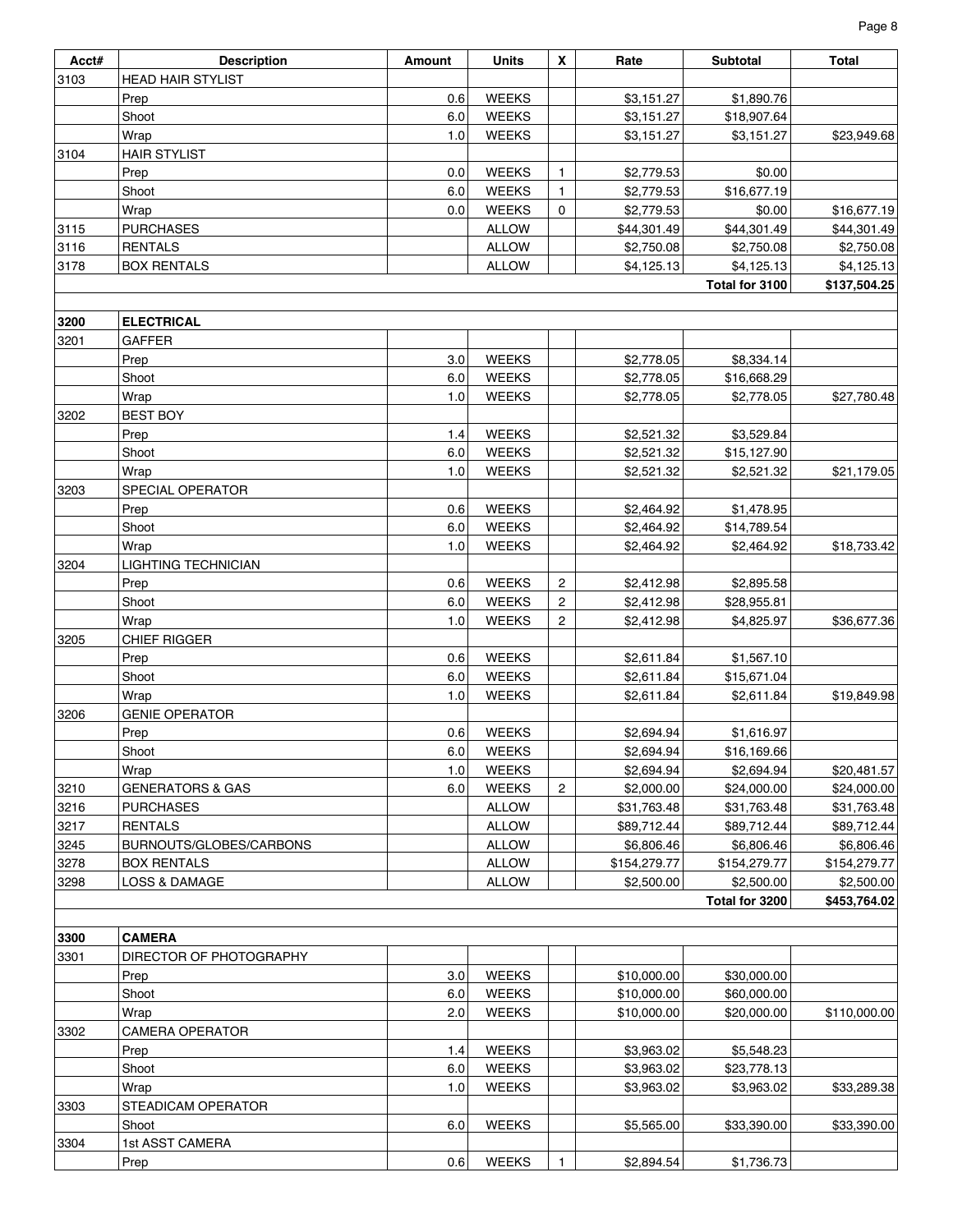| Acct# | <b>Description</b>         | <b>Amount</b> | <b>Units</b> | X            | Rate         | <b>Subtotal</b> | Total        |
|-------|----------------------------|---------------|--------------|--------------|--------------|-----------------|--------------|
|       | Shoot                      | 6.0           | <b>WEEKS</b> | $\mathbf{1}$ | \$2,894.54   | \$17,367.25     |              |
|       | Wrap                       | 1.0           | <b>WEEKS</b> | $\mathbf{1}$ | \$2,894.54   | \$2,894.54      | \$21,998.52  |
| 3305  | 2nd ASST CAMERA            |               |              |              |              |                 |              |
|       | Prep                       | 0.6           | <b>WEEKS</b> | $\mathbf{1}$ | \$2,669.72   | \$1,601.83      |              |
|       | Shoot                      | 6.0           | <b>WEEKS</b> | $\mathbf{1}$ | \$2,669.72   | \$16,018.30     |              |
|       | Wrap                       | 1.0           | <b>WEEKS</b> | $\mathbf{1}$ | \$2,669.72   | \$2,669.72      | \$20,289.84  |
| 3306  | LOADER                     |               |              |              |              |                 |              |
|       | Prep                       | 0.6           | <b>WEEKS</b> |              | \$2,293.52   | \$1,376.11      |              |
|       | Shoot                      | 6.0           | <b>WEEKS</b> |              | \$2,293.52   | \$13,761.13     |              |
|       | Wrap                       | 1.0           | <b>WEEKS</b> |              | \$2,293.52   | \$2,293.52      | \$17,430.77  |
| 3307  | STILL PHOTOGRAPHER         |               |              |              |              |                 |              |
|       | Prep                       | 0.6           | <b>WEEKS</b> |              | \$3,452.53   | \$2,071.52      |              |
|       | Shoot                      | 6.0           | <b>WEEKS</b> |              | \$3,452.53   | \$20,715.16     |              |
|       | Wrap                       | 1.0           | <b>WEEKS</b> |              | \$3,452.53   | \$3,452.53      | \$26,239.20  |
| 3320  | <b>PURCHASES</b>           |               | <b>ALLOW</b> |              | \$264,670.86 | \$264,670.86    | \$264,670.86 |
| 3330  | <b>CAMERA RENTALS</b>      |               |              |              |              |                 |              |
|       | Camera Package             |               |              |              |              |                 |              |
|       | Prep                       | 0.2           | <b>WEEKS</b> |              | \$10,000.00  | \$2,000.00      |              |
|       | Shoot                      | 6.0           | <b>WEEKS</b> |              | \$10,000.00  | \$60,000.00     |              |
|       | Wrap                       | 0.6           | <b>WEEKS</b> |              | \$10,000.00  | \$6,000.00      |              |
|       |                            |               |              |              |              |                 |              |
|       | Accessories                | 6.0           | <b>WEEKS</b> |              | \$2,000.00   | \$12,000.00     |              |
|       |                            |               |              |              |              |                 |              |
|       | Monitor                    | 6.0           | <b>WEEKS</b> |              | \$1,000.00   | \$6,000.00      | \$86,000.00  |
| 3378  | <b>BOX RENTALS</b>         |               | <b>ALLOW</b> |              | \$3,089.49   | \$3,089.49      | \$3,089.49   |
| 3398  | <b>LOSS &amp; DAMAGE</b>   |               | <b>ALLOW</b> |              | \$1,500.00   | \$1,500.00      | \$1,500.00   |
|       |                            |               |              |              |              | Total for 3300  | \$617,898.06 |
|       |                            |               |              |              |              |                 |              |
| 3400  | <b>PRODUCTION SOUND</b>    |               |              |              |              |                 |              |
| 3401  | <b>MIXER</b>               |               |              |              |              |                 |              |
|       | Prep                       | 1.4           | <b>WEEKS</b> |              | \$4,409.71   | \$6,173.59      |              |
|       | Shoot                      | 6.0           | <b>WEEKS</b> |              | \$4,409.71   | \$26,458.24     |              |
|       | Wrap                       | 1.0           | <b>WEEKS</b> |              | \$4,409.71   | \$4,409.71      | \$37,041.53  |
| 3402  | <b>BOOM OPERATOR</b>       |               |              |              |              |                 |              |
|       | Prep                       | 0.6           | <b>WEEKS</b> | $\mathbf{1}$ | \$3,424.33   | \$2,054.60      |              |
|       | Shoot                      | 6.0           | <b>WEEKS</b> | $\mathbf{1}$ | \$3,424.33   | \$20,545.98     |              |
|       | Wrap                       | 1.0           | <b>WEEKS</b> | $\mathbf{1}$ | \$3,424.33   | \$3,424.33      | \$26,024.91  |
| 3403  | <b>CABLEMAN</b>            |               |              |              |              |                 |              |
|       | Prep                       | 0.0           | <b>WEEKS</b> |              | \$3,007.33   | \$0.00          |              |
|       | Shoot                      | 6.0           | <b>WEEKS</b> |              | \$3,007.33   | \$18,043.96     |              |
|       | Wrap                       | 1.0           | <b>WEEKS</b> |              | \$3,007.33   | \$3,007.33      | \$21,051.28  |
| 3404  | VIDEO ASSIST/PLAYBACK      |               |              |              |              |                 |              |
|       | Prep                       | 0.6           | <b>WEEKS</b> |              | \$3,007.33   | \$1,804.40      |              |
|       | Shoot                      | 6.0           | <b>WEEKS</b> |              | \$3,007.33   | \$18,043.96     |              |
|       | Wrap                       | 1.0           | <b>WEEKS</b> |              | \$3,007.33   | \$3,007.33      | \$22,855.68  |
| 3410  | PURCHASES - Tape/Batteries | 30.0          | <b>DAYS</b>  |              | \$150.00     | \$4,500.00      | \$4,500.00   |
| 3415  | <b>RENTALS</b>             |               |              |              |              |                 |              |
|       | 1. Sound Package           | 6.0           | <b>WEEKS</b> |              | \$9,450.15   | \$56,700.93     |              |
|       | 2. Walkie Talkies          | 6.0           | <b>WEEKS</b> | 40           | \$20.00      | \$4,800.00      |              |
|       | 3. Video Asst Equipment    | 6.0           | <b>WEEKS</b> |              | \$750.00     | \$4,500.00      | \$66,000.93  |
| 3498  | LOSS & DAMAGE              |               | <b>ALLOW</b> |              | \$3,000.00   | \$3,000.00      | \$3,000.00   |
|       |                            |               |              |              |              | Total for 3400  | \$180,474.33 |
|       |                            |               |              |              |              |                 |              |
| 3500  | <b>TRANSPORTATION</b>      |               |              |              |              |                 |              |
| 3501  | TRANSPORTATION COORDINATOR |               |              |              |              |                 |              |
|       | Prep                       | 3.0           | <b>WEEKS</b> |              | \$5,146.41   | \$15,439.23     |              |
|       | Shoot                      | 6.0           | <b>WEEKS</b> |              | \$5,146.41   | \$30,878.46     |              |
|       | Wrap                       | 1.0           | WEEKS        |              | \$5,146.41   | \$5,146.41      | \$51,464.10  |
| 3502  | CAPTAIN                    |               |              |              |              |                 |              |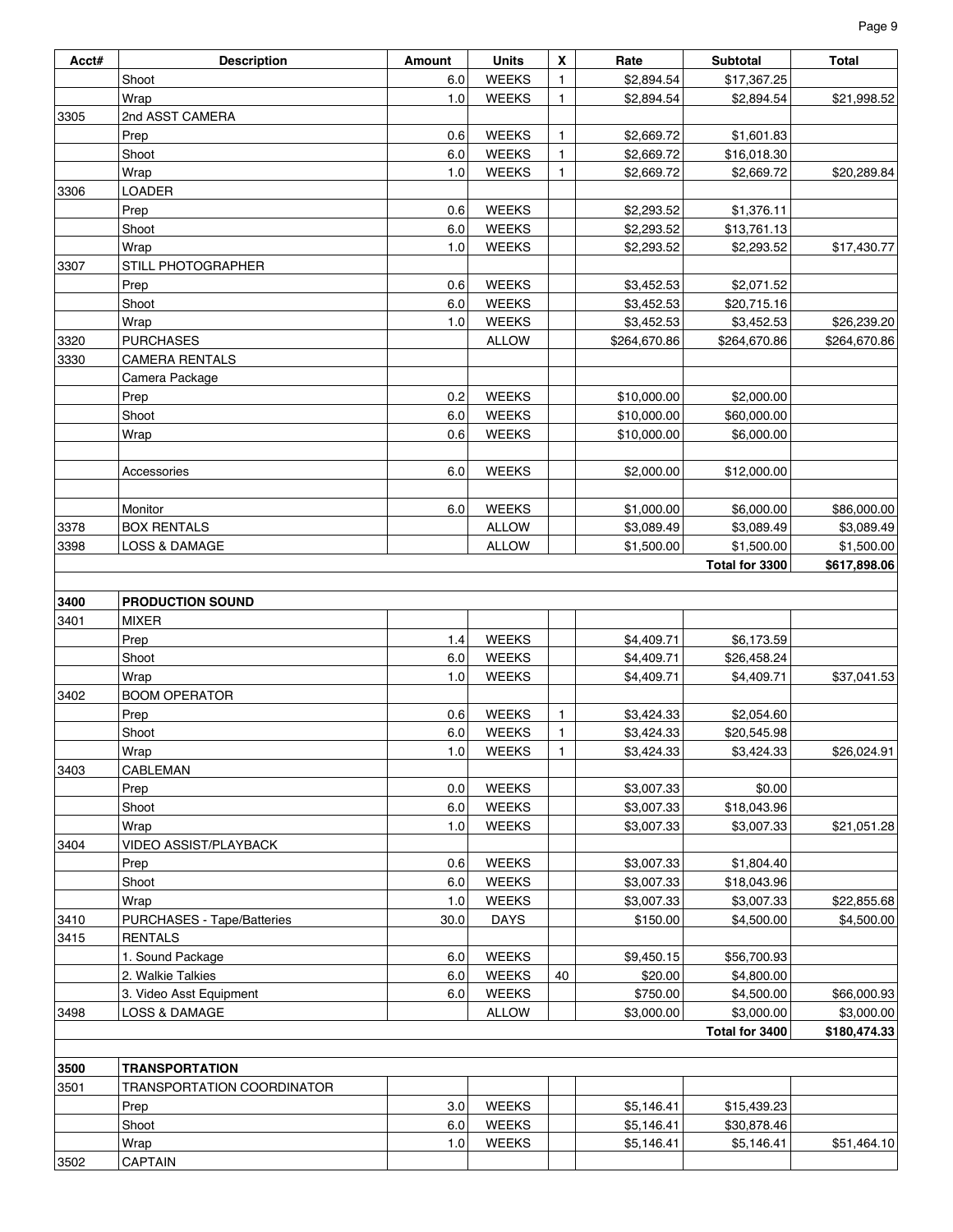| Acct# | <b>Description</b>               | Amount | <b>Units</b> | X            | Rate        | Subtotal       | Total        |
|-------|----------------------------------|--------|--------------|--------------|-------------|----------------|--------------|
|       | Prep                             | 1.4    | <b>WEEKS</b> |              | \$5,146.41  | \$7,204.97     |              |
|       | Shoot                            | 6.0    | <b>WEEKS</b> |              | \$5,146.41  | \$30,878.46    |              |
|       | Wrap                             | 1.0    | <b>WEEKS</b> |              | \$5,146.41  | \$5,146.41     | \$43,229.85  |
| 3503  | PRODN VAN DRIVER                 |        |              |              |             |                |              |
|       | Prep                             | 0.6    | <b>WEEKS</b> |              | \$3,769.06  | \$2,261.44     |              |
|       | Shoot                            | 6.0    | <b>WEEKS</b> |              | \$3,769.06  | \$22,614.38    |              |
|       | Wrap                             | 1.0    | <b>WEEKS</b> |              | \$3,769.06  | \$3,769.06     | \$28,644.88  |
| 3504  | CAMERA CAR/CRANE DRIVER          |        |              |              |             |                |              |
|       | Prep                             | 0.6    | <b>WEEKS</b> |              | \$4,166.07  | \$2,499.64     |              |
|       | Shoot                            | 6.0    | <b>WEEKS</b> |              | \$4,166.07  | \$24,996.40    |              |
|       | Wrap                             | 1.0    | <b>WEEKS</b> |              | \$4,166.07  | \$4,166.07     | \$31,662.11  |
| 3505  | 10-T DRIVER                      |        |              |              |             |                |              |
|       | Prep                             | 0.6    | <b>WEEKS</b> |              | \$3,769.06  | \$2,261.44     |              |
|       | Shoot                            | 6.0    | <b>WEEKS</b> |              | \$3,769.06  | \$22,614.38    |              |
|       | Wrap                             | 1.0    | <b>WEEKS</b> |              | \$3,769.06  | \$3,769.06     | \$28,644.88  |
| 3506  | CREW CAB DRIVER                  |        |              |              |             |                |              |
|       | Prep                             | 0.4    | <b>WEEKS</b> |              | \$3,769.06  | \$1,507.63     |              |
|       | Shoot                            | 6.0    | <b>WEEKS</b> |              | \$3,769.06  | \$22,614.38    |              |
|       | Wrap                             | 1.0    | <b>WEEKS</b> |              | \$3,769.06  | \$3,769.06     | \$27,891.07  |
| 3507  | <b>SEDAN DRIVER</b>              |        |              |              |             |                |              |
|       | Prep                             | 0.4    | <b>WEEKS</b> |              | \$3,769.06  | \$1,507.63     |              |
|       | Shoot                            | 6.0    | <b>WEEKS</b> |              | \$3,769.06  | \$22,614.38    |              |
|       | Wrap                             | 1.0    | <b>WEEKS</b> |              | \$3,769.06  | \$3,769.06     | \$27,891.07  |
| 3508  | 5-T / Maxivan DRIVER             |        |              |              |             |                |              |
|       | Prep                             | 0.4    | <b>WEEKS</b> |              | \$4,166.07  | \$1,666.43     |              |
|       | Shoot                            | 6.0    | <b>WEEKS</b> |              | \$4,166.07  | \$24,996.40    |              |
|       | Wrap                             | 1.0    | <b>WEEKS</b> |              | \$4,166.07  | \$4,166.07     | \$30,828.90  |
| 3509  | SEMI/HONEYWAGON DRIVER           |        |              |              |             |                |              |
|       | Prep                             | 0.4    | <b>WEEKS</b> |              | \$2,753.12  | \$1,101.25     |              |
|       | Shoot                            |        | <b>WEEKS</b> |              |             |                |              |
|       |                                  | 6.0    |              |              | \$2,753.12  | \$16,518.70    |              |
|       | Wrap                             | 1.0    | <b>WEEKS</b> |              | \$2,753.12  | \$2,753.12     | \$20,373.06  |
| 3520  | <b>VEHICLE RENTALS</b>           |        |              |              |             |                |              |
|       | Coordinator Van/Trailer          | 6.0    | <b>WEEKS</b> | 1            | \$500.00    | \$3,000.00     |              |
|       | Captain Vehicle                  | 6.0    | <b>WEEKS</b> | 1            | \$1,250.00  | \$7,500.00     |              |
|       | Crew Maxi Van                    | 6.0    | <b>WEEKS</b> | $\mathbf{1}$ | \$350.00    | \$2,100.00     |              |
|       | Camera 5-Ton                     | $7.0$  | <b>WEEKS</b> | 1            | \$550.00    | \$3,850.00     |              |
|       | Grip 10-Ton                      | 6.0    | <b>WEEKS</b> | $\mathbf{1}$ | \$350.00    | \$2,100.00     |              |
|       | Production Van                   | 6.0    | <b>WEEKS</b> | 1            | \$1,800.00  | \$10,800.00    |              |
|       | Props 5-Ton                      | 6.0    | <b>WEEKS</b> | 1            | \$350.00    | \$2,100.00     |              |
|       | <b>SFX Truck</b>                 | 6.0    | <b>WEEKS</b> | 1            | \$450.00    | \$2,700.00     |              |
|       | Honeywagon                       | 6.0    | <b>WEEKS</b> | 1            | \$1,350.00  | \$8,100.00     |              |
|       | Wardrobe Truck                   | 6.0    | <b>WEEKS</b> | 0            | \$1,450.00  | \$0.00         |              |
|       | Stakebed                         | 6.0    | <b>WEEKS</b> | 1            | \$450.00    | \$2,700.00     |              |
|       | Set Dressing 5-Ton               | 6.0    | <b>WEEKS</b> | 1            | \$475.00    | \$2,850.00     |              |
|       | Make-Up Truck                    | 6.0    | <b>WEEKS</b> | 1            | \$700.00    | \$4,200.00     |              |
|       | <b>Water Truck</b>               | 6.0    | <b>WEEKS</b> | 1            | \$750.00    | \$4,500.00     |              |
|       | Cast Truck                       | 6.0    | <b>WEEKS</b> | 1            | \$750.00    | \$4,500.00     | \$61,000.00  |
| 3530  | PUMPING SUPPLIES                 |        | <b>ALLOW</b> |              | \$3,200.41  | \$3,200.41     | \$3,200.41   |
| 3540  | <b>GAS &amp; OIL</b>             | 6.0    | <b>WEEKS</b> |              | \$15,709.41 | \$94,256.48    | \$94,256.48  |
| 3545  | <b>REPAIRS &amp; MAINTENANCE</b> |        | <b>ALLOW</b> |              | \$2,500.00  | \$2,500.00     | \$2,500.00   |
| 3550  | <b>PERMITS</b>                   |        | <b>ALLOW</b> |              | \$4,114.81  | \$4,114.81     | \$4,114.81   |
| 3598  | <b>LOSS &amp; DAMAGE</b>         |        | <b>ALLOW</b> |              | \$1,500.00  | \$1,500.00     | \$1,500.00   |
|       |                                  |        |              |              |             | Total for 3500 | \$457,201.63 |
|       |                                  |        |              |              |             |                |              |
| 3600  | <b>LOCATION</b>                  |        |              |              |             |                |              |
| 3601  | <b>LOCATION MGR</b>              |        |              |              |             |                |              |
|       | Prep                             | 6.0    | <b>WEEKS</b> |              | \$3,174.91  | \$19,049.47    |              |
|       | Shoot                            | 6.0    | <b>WEEKS</b> |              | \$3,174.91  | \$19,049.47    |              |
|       | Wrap                             | 1.0    | <b>WEEKS</b> |              | \$3,174.91  | \$3,174.91     | \$41,273.86  |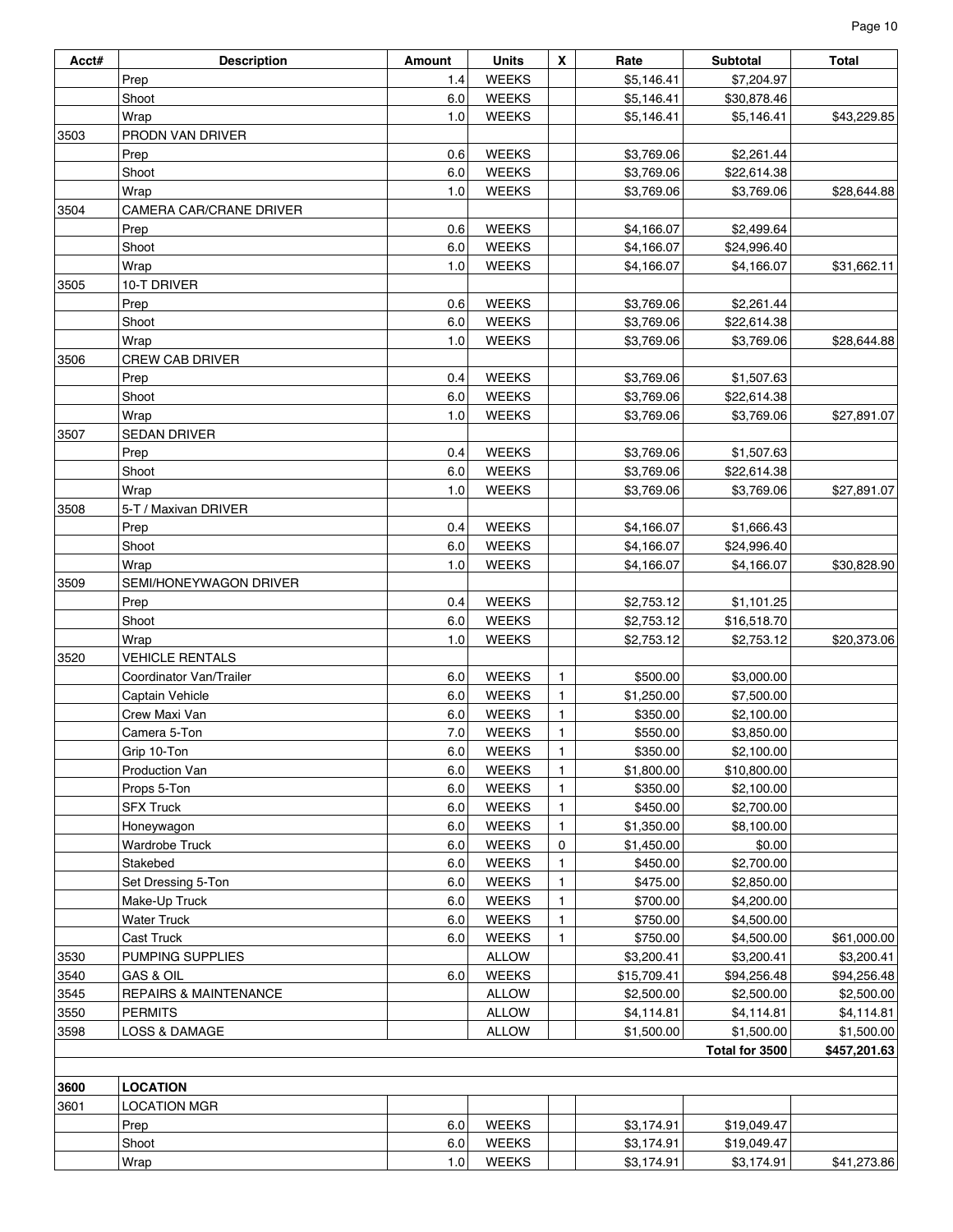| ıne<br>→<br>o |  |
|---------------|--|
|               |  |

| Acct# | <b>Description</b>                 | <b>Amount</b> | <b>Units</b> | X            | Rate        | <b>Subtotal</b> | Total        |  |
|-------|------------------------------------|---------------|--------------|--------------|-------------|-----------------|--------------|--|
| 3602  | <b>KEY ASST LOCATION MGR</b>       |               |              |              |             |                 |              |  |
|       | Prep                               | 4.4           | <b>WEEKS</b> |              | \$1,905.46  | \$8,384.01      |              |  |
|       | Shoot                              | 6.0           | <b>WEEKS</b> |              | \$1,905.46  | \$11,432.74     |              |  |
|       | Wrap                               | 1.0           | <b>WEEKS</b> |              | \$1,905.46  | \$1,905.46      | \$21,722.20  |  |
| 3603  | <b>ASST LOCATION MGR</b>           |               |              |              |             |                 |              |  |
|       | Prep                               | 4.4           | <b>WEEKS</b> |              | \$1,305.07  | \$5,742.32      |              |  |
|       | Shoot                              | 6.0           | <b>WEEKS</b> |              | \$1,305.07  | \$7,830.43      |              |  |
|       | Wrap                               | 0.0           | <b>WEEKS</b> |              | \$1,305.07  | \$0.00          | \$13,572.75  |  |
| 3605  | POLICE/FIRE/SECURITY               |               | <b>ALLOW</b> |              | \$49,845.29 | \$49,845.29     | \$49,845.29  |  |
| 3606  | <b>LOCATION LIASON</b>             |               | <b>ALLOW</b> |              | \$4,984.53  | \$4,984.53      | \$4,984.53   |  |
| 3610  | <b>TRAVEL - FLIGHTS</b>            |               | <b>ALLOW</b> |              | \$9,969.06  | \$9,969.06      | \$9,969.06   |  |
| 3611  | <b>LODGING</b>                     |               | <b>ALLOW</b> |              | \$24,922.65 | \$24,922.65     | \$24,922.65  |  |
| 3615  | <b>SURVEY COSTS</b>                |               | <b>ALLOW</b> |              | \$9,969.06  | \$9,969.06      | \$9,969.06   |  |
| 3620  | <b>CATERING</b>                    |               |              |              |             |                 |              |  |
|       | COOK-DRIVER                        |               |              |              |             |                 |              |  |
|       |                                    | 0.6           | <b>WEEKS</b> |              | \$2,753.12  | \$1,651.87      |              |  |
|       | Prep                               | 6.0           |              |              |             |                 |              |  |
|       | Shoot                              |               | <b>WEEKS</b> |              | \$2,753.12  | \$16,518.70     |              |  |
|       | Wrap                               | 1.0           | <b>WEEKS</b> |              | \$2,753.12  | \$2,753.12      | \$20,923.69  |  |
|       | ASST COOK                          |               |              |              |             |                 |              |  |
|       | Shoot                              | 6.0           | <b>WEEKS</b> | $\mathbf{1}$ | \$1,272.00  | \$7,632.00      | \$7,632.00   |  |
| 3630  | PRODN OFFICE RENT                  |               | <b>ALLOW</b> |              | \$9,969.06  | \$9,969.06      | \$9,969.06   |  |
| 3631  | OFFICE FURNATURE/EQUIPMENT RENTAL  |               |              |              |             |                 |              |  |
|       | Copier                             |               | <b>ALLOW</b> |              | \$3,987.62  | \$3,987.62      |              |  |
|       | <b>Fax Machine</b>                 |               | <b>ALLOW</b> |              | \$797.52    | \$797.52        |              |  |
|       | <b>Furnashing Rentals</b>          |               | <b>ALLOW</b> |              | \$5,183.91  | \$5,183.91      | \$9,969.06   |  |
| 3633  | PHONE/COMM EQUIPMENT RENTAL        |               | <b>ALLOW</b> |              | \$2,492.26  | \$2,492.26      | \$2,492.26   |  |
| 3635  | PRODN OFFICE SUPPLIES              |               | <b>ALLOW</b> |              | \$4,984.53  | \$4,984.53      | \$4,984.53   |  |
| 3637  | <b>SHIPPING &amp; POSTAGE</b>      |               | <b>ALLOW</b> |              | \$2,492.26  | \$2,492.26      | \$2,492.26   |  |
| 3640  | OTHER LOCATION EXPENSES            |               | <b>ALLOW</b> |              | \$4,984.53  | \$4,984.53      | \$4,984.53   |  |
| 3650  | <b>LOCATION SITE RENTALS</b>       |               |              |              |             |                 |              |  |
|       | 1. House                           |               |              |              |             |                 |              |  |
|       | <b>Location Fee</b>                |               | <b>ALLOW</b> |              | \$32,399.44 | \$32,399.44     |              |  |
|       | Holding/Catering                   |               | <b>ALLOW</b> |              | \$4,984.53  | \$4,984.53      |              |  |
|       | Liason                             |               | <b>ALLOW</b> |              | \$9,969.06  | \$9,969.06      |              |  |
|       | Misc.                              |               | <b>ALLOW</b> |              | \$2,492.26  | \$2,492.26      |              |  |
|       | 2. Kitchen                         |               |              |              |             |                 |              |  |
|       | <b>Location Fee</b>                |               | <b>ALLOW</b> |              | \$32,399.44 | \$32,399.44     |              |  |
|       | Holding/Catering                   |               | <b>ALLOW</b> |              | \$4,984.53  | \$4,984.53      |              |  |
|       | Liason                             |               | <b>ALLOW</b> |              | \$9,969.06  | \$9,969.06      |              |  |
|       | Misc.                              |               | <b>ALLOW</b> |              | \$2,492.26  | \$2,492.26      |              |  |
|       | 3. Hospital                        |               |              |              |             |                 |              |  |
|       | <b>Location Fee</b>                |               | <b>ALLOW</b> |              | \$32,399.44 | \$32,399.44     |              |  |
|       | Holding/Catering                   |               | <b>ALLOW</b> |              | \$4,984.53  | \$4,984.53      |              |  |
|       | Liason                             |               | <b>ALLOW</b> |              | \$9,969.06  | \$9,969.06      |              |  |
|       | Misc.                              |               | <b>ALLOW</b> |              | \$2,492.26  | \$2,492.26      | \$149,535.87 |  |
| 3660  | CREW WORKSPACE                     |               | <b>ALLOW</b> |              | \$6,230.66  | \$6,230.66      | \$6,230.66   |  |
| 3665  | LOCATION SITE RESTORATION          |               | <b>ALLOW</b> |              | \$4,984.53  | \$4,984.53      | \$4,984.53   |  |
| 3660  | AIR CONDITION/HEAT RENTALS         |               | <b>ALLOW</b> |              | \$2,492.26  | \$2,492.26      | \$2,492.26   |  |
| 3665  | PORTABLE RESTROOM FACILITY         |               | <b>ALLOW</b> |              | \$2,492.26  | \$2,492.26      | \$2,492.26   |  |
| 3670  | <b>TRASH REMOVAL</b>               |               | <b>ALLOW</b> |              | \$2,492.26  | \$2,492.26      | \$2,492.26   |  |
| 3680  | BELOW-THE-LINE ENTERTAINMENT/MEALS |               | <b>ALLOW</b> |              | \$88,018.27 | \$88,018.27     | \$88,018.27  |  |
| 3698  | LOSS & DAMAGE                      |               | <b>ALLOW</b> |              | \$2,500.00  | \$2,500.00      | \$2,500.00   |  |
|       | Total for 3600<br>\$498,452.90     |               |              |              |             |                 |              |  |
|       |                                    |               |              |              |             |                 |              |  |
| 3700  | <b>PIX VEHICLES/ANIMALS</b>        |               |              |              |             |                 |              |  |
| 3705  | PICTURE VEHICLES / ANIMALS         |               | <b>ALLOW</b> |              | \$34,376.06 | \$34,376.06     | \$34,376.06  |  |
|       |                                    |               |              |              |             | Total for 3700  | \$34,376.06  |  |
|       |                                    |               |              |              |             |                 |              |  |
| 3800  | <b>FILM &amp; LAB</b>              |               |              |              |             |                 |              |  |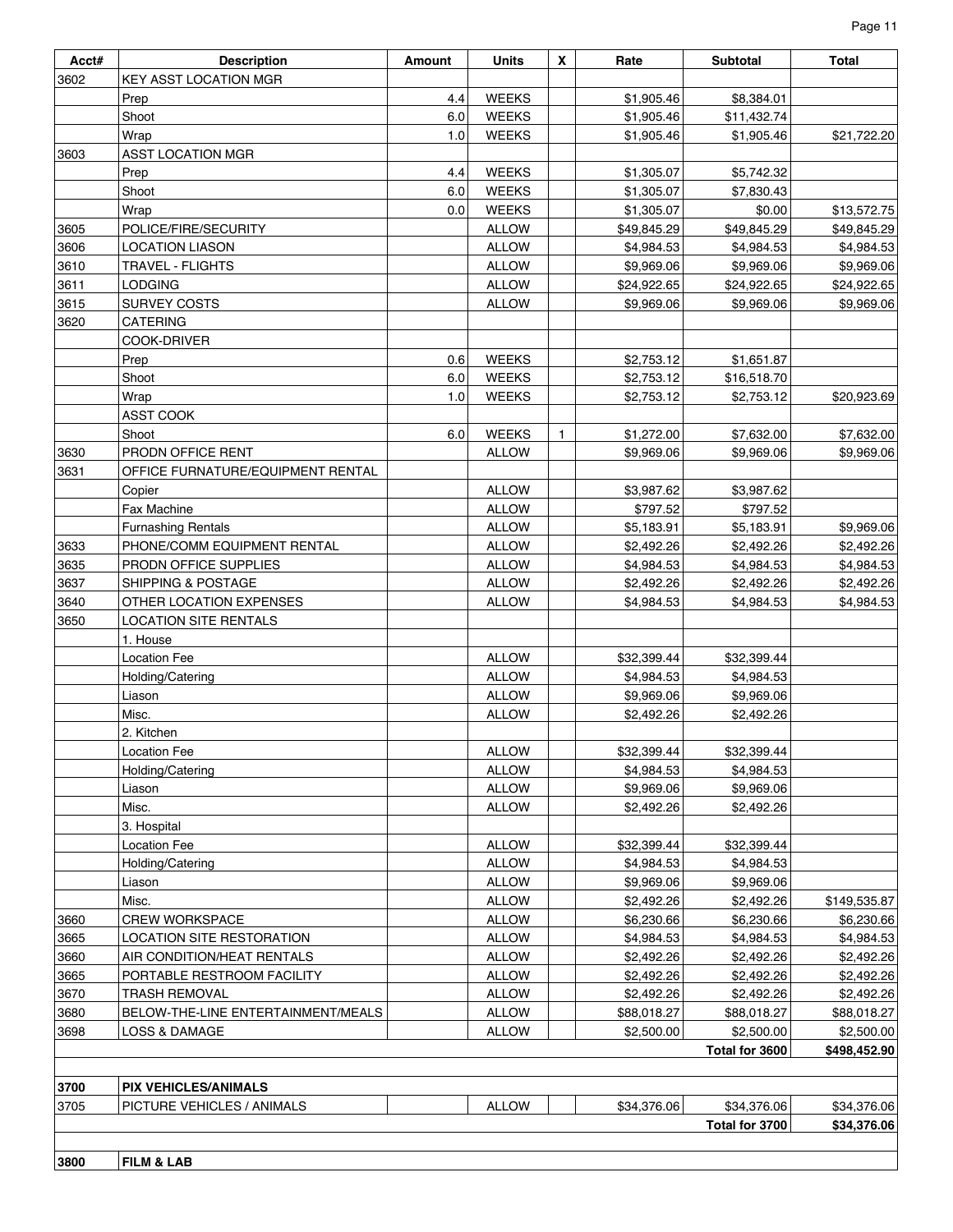| Acct# | <b>Description</b>                                | Amount           | <b>Units</b>               | X   | Rate             | Subtotal                   | <b>Total</b>               |
|-------|---------------------------------------------------|------------------|----------------------------|-----|------------------|----------------------------|----------------------------|
| 3801  | <b>RAWSTOCK</b>                                   | 9,000            | <b>FEET</b>                | 30  | \$0.50           | \$135,000.00               | \$135,000.00               |
| 3802  | <b>PROCESSING</b>                                 |                  |                            |     |                  |                            |                            |
|       |                                                   |                  |                            | 0.9 |                  |                            |                            |
|       | Allowing 90% of film printed<br><b>Work Print</b> | 270000<br>270000 | <b>FEET</b><br><b>FEET</b> |     | \$0.12<br>\$0.25 | \$29,160.00<br>\$67,500.00 |                            |
|       |                                                   |                  | <b>ALLOW</b>               |     | \$4,500.00       | \$4,500.00                 |                            |
| 3803  | Screening<br><b>DAILIES STOCK</b>                 |                  | <b>ALLOW</b>               |     | \$1,350.00       | \$1,350.00                 | \$101,160.00<br>\$1,350.00 |
| 3805  | <b>TRANSFER</b>                                   |                  |                            |     |                  |                            |                            |
|       | Telecine                                          | 6.0              | <b>HOURS</b>               | 30  | \$300.00         | \$54,000.00                |                            |
|       | Dvcam AVID INPUTS                                 | 1.2              | <b>HOURS</b>               | 30  | \$55.00          | \$1,980.00                 |                            |
|       | DVD's                                             | 6.0              | <b>WEEKS</b>               |     | \$25.00          | \$150.00                   |                            |
|       | Dat Audio                                         | 6.0              | <b>WEEKS</b>               |     | \$40.00          | \$240.00                   |                            |
|       | Sound Transfer                                    |                  | <b>ALLOW</b>               |     | \$1,500.00       | \$1,500.00                 |                            |
| 3810  | STOCK FOOTAGE                                     |                  | <b>ALLOW</b>               |     | \$4,050.00       | \$4,050.00                 | \$57,870.00<br>\$4,050.00  |
|       |                                                   |                  |                            |     |                  | Total for 3800             | \$299,430.00               |
|       |                                                   |                  |                            |     |                  |                            |                            |
| 3900  | <b>SPECIAL VISUAL EFFECTS</b>                     |                  |                            |     |                  |                            |                            |
| 3901  | <b>PURCHASES</b>                                  |                  | <b>ALLOW</b>               |     | \$56,720.50      | \$56,720.50                | \$56,720.50                |
| 3910  | <b>RENTALS</b>                                    |                  | <b>ALLOW</b>               |     | \$46,407.68      | \$46,407.68                | \$46,407.68                |
|       |                                                   |                  |                            |     |                  | Total for 3900             | \$103,128.19               |
|       |                                                   |                  |                            |     |                  |                            |                            |
| 4000  | <b>SECOND UNIT</b>                                |                  |                            |     |                  |                            |                            |
| 4001  | <b>CAMERA OPERATOR</b>                            |                  |                            |     |                  |                            |                            |
|       | Prep                                              | 1.4              | <b>WEEKS</b>               |     | \$3,963.02       | \$5,548.23                 |                            |
|       | Shoot                                             | 6.0              | <b>WEEKS</b>               |     | \$3,963.02       | \$23,778.13                |                            |
|       | Wrap                                              | 1.0              | <b>WEEKS</b>               |     | \$3,963.02       | \$3,963.02                 | \$33,289.38                |
| 4002  | 1st ASST CAMERA                                   |                  |                            |     |                  |                            |                            |
|       | Prep                                              | 0.6              | <b>WEEKS</b>               |     | \$2,894.54       | \$1,736.73                 |                            |
|       | Shoot                                             | 6.0              | <b>WEEKS</b>               |     | \$2,894.54       | \$17,367.25                |                            |
|       | Wrap                                              | 1.0              | <b>WEEKS</b>               |     | \$2,894.54       | \$2,894.54                 | \$21,998.52                |
| 4003  | 2nd ASST CAMERA                                   |                  |                            |     |                  |                            |                            |
|       | Prep                                              | 0.6              | <b>WEEKS</b>               |     | \$2,669.72       | \$1,601.83                 |                            |
|       | Shoot                                             | 6.0              | <b>WEEKS</b>               |     | \$2,669.72       | \$16,018.30                |                            |
|       | Wrap                                              | 1.0              | <b>WEEKS</b>               |     | \$2,669.72       | \$2,669.72                 | \$20,289.84                |
|       |                                                   |                  |                            |     |                  | Total for 4000             | \$75,577.75                |
|       |                                                   |                  |                            |     |                  |                            |                            |
| 4100  | <b>TESTS</b>                                      |                  |                            |     |                  |                            |                            |
| 4110  | ALL COSTS                                         |                  | <b>ALLOW</b>               |     | \$4,000.00       | \$4,000.00                 | \$4,000.00                 |
|       |                                                   |                  |                            |     |                  | Total for 4100             | \$4,000.00                 |
|       |                                                   |                  |                            |     |                  |                            |                            |
|       |                                                   |                  |                            |     |                  |                            |                            |
| 4300  | <b>PRODUCTION FRINGES</b>                         |                  |                            |     |                  |                            |                            |
| 4399  | <b>FRINGES</b>                                    |                  |                            |     |                  |                            |                            |
|       | FICA Rate:                                        | 6.20%            |                            |     | \$2,598,783.73   | \$161,124.59               |                            |
|       | Medicare Rate:                                    | 1.45%            |                            |     | \$2,640,020.73   | \$38,280.30                |                            |
|       | FUI Rate:                                         | 0.80%            |                            |     | \$686,727.35     | \$5,493.82                 |                            |
|       | SUI Rate:                                         | 6.20%            |                            |     | \$686,727.35     | \$42,577.10                |                            |
|       | W/C Stunt Performers                              | 3.62%            |                            |     | \$0.00           | \$0.00                     |                            |
|       | W/C Prodn/All other DGA                           | 3.62%            |                            |     | \$372,324.00     | \$13,478.13                |                            |
|       | DGA B-T-L:                                        | 22.22%           |                            |     | \$372,324.00     | \$82,726.67                |                            |
|       | SAG-EXTRAS:                                       | 44.55%           |                            |     | \$34,939.20      | \$15,565.41                |                            |
|       | N/U EXTRAS:                                       | 31.05%           |                            |     | \$0.00           | \$0.00                     |                            |
|       | IATSE:                                            | 23.00%           |                            |     | \$1,550,219.44   | \$356,550.47               |                            |
|       | TEAMSTERS:                                        | 21.00%           |                            |     | \$395,754.41     | \$83,108.43                |                            |
|       | Payroll B-T-L:                                    | 0.50%            |                            |     | \$2,640,020.73   | \$13,200.10                | \$812,105.02               |
|       |                                                   |                  |                            |     |                  | Total for 4300             | \$812,105.02               |
|       |                                                   |                  |                            |     |                  |                            |                            |
|       |                                                   |                  |                            |     |                  | <b>TOTAL PRODUCTION</b>    | \$6,875,212.43             |
|       |                                                   |                  |                            |     |                  |                            |                            |
| 5000  | <b>EDITING &amp; PROJECTION</b>                   |                  |                            |     |                  |                            |                            |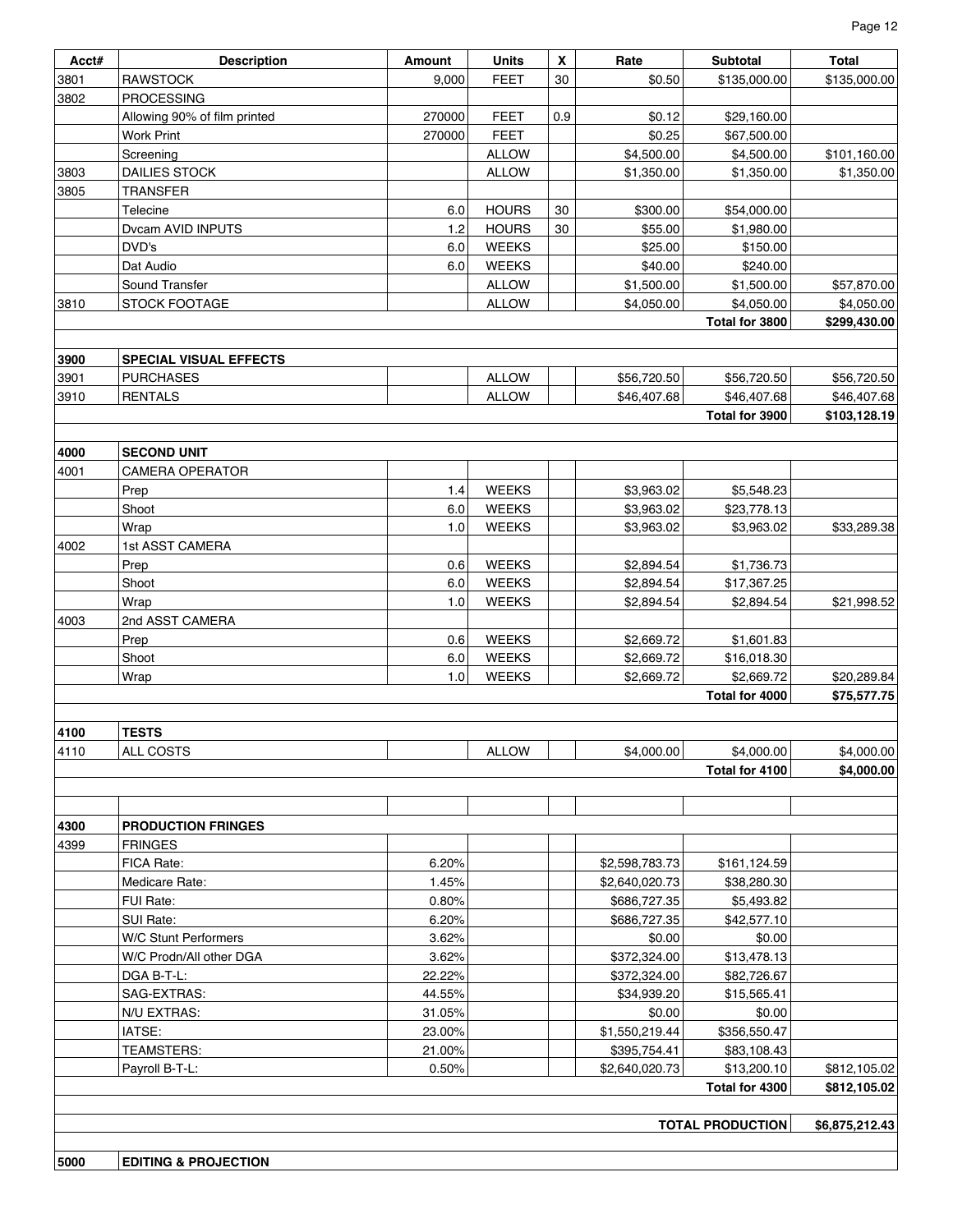| Acct# | <b>Description</b>                                     | Amount | <b>Units</b> | X            | Rate         | Subtotal       | <b>Total</b> |
|-------|--------------------------------------------------------|--------|--------------|--------------|--------------|----------------|--------------|
| 5001  | <b>EDITOR</b>                                          |        |              |              |              |                |              |
|       | Prep                                                   | 1.2    | <b>WEEKS</b> |              | \$2,956.38   | \$3,547.66     |              |
|       | Shoot                                                  | 6.0    | <b>WEEKS</b> |              | \$2,956.38   | \$17,738.29    |              |
|       | Wrap                                                   | 20.0   | <b>WEEKS</b> |              | \$2,956.38   | \$59,127.65    | \$80,413.60  |
| 5002  | 1st ASST EDITOR                                        |        |              |              |              |                |              |
|       | Prep                                                   | 0.0    | <b>WEEKS</b> |              | \$2,522.80   | \$0.00         |              |
|       | Shoot                                                  | 6.0    | <b>WEEKS</b> |              | \$2,522.80   | \$15,136.80    |              |
|       | Wrap                                                   | 11.2   | <b>WEEKS</b> |              | \$2,522.80   | \$28,255.36    | \$43,392.16  |
| 5003  | 2nd ASST EDITOR                                        |        |              |              |              |                |              |
|       | Prep                                                   | 0.0    | <b>WEEKS</b> | $\mathbf{1}$ | \$2,442.66   | \$0.00         |              |
|       | Shoot                                                  | 0.0    | <b>WEEKS</b> | $\mathbf{1}$ | \$2,442.66   | \$0.00         |              |
|       | Wrap                                                   | 7.4    | <b>WEEKS</b> | $\mathbf{1}$ | \$2,442.66   | \$18,075.71    | \$18,075.71  |
| 5004  | <b>APPRENTICE</b>                                      |        |              |              |              |                |              |
|       | Prep                                                   | 0.0    | <b>WEEKS</b> |              | \$2,163.67   | \$0.00         |              |
|       | Shoot                                                  | 0.0    | <b>WEEKS</b> |              | \$2,163.67   | \$0.00         |              |
|       | Wrap                                                   | 10.0   | <b>WEEKS</b> |              | \$2,163.67   | \$21,636.72    | \$21,636.72  |
| 5005  | POST SUPERVISOR                                        |        |              |              |              |                |              |
|       | Prep                                                   | 1.2    | <b>WEEKS</b> |              | \$1,908.00   | \$2,289.60     |              |
|       | Shoot                                                  | 6.0    | <b>WEEKS</b> |              | \$1,908.00   | \$11,448.00    |              |
|       | Wrap                                                   | 20.0   | <b>WEEKS</b> |              | \$1,908.00   | \$38,160.00    | \$51,897.60  |
| 5006  | MUSIC EDITOR                                           |        |              |              |              |                |              |
|       | Prep                                                   | 0.0    | <b>WEEKS</b> |              | \$2,077.62   | \$0.00         |              |
|       | Shoot                                                  | 1.8    | <b>WEEKS</b> |              | \$2,077.62   | \$3,739.72     |              |
|       | Wrap                                                   | 20.0   | <b>WEEKS</b> |              | \$2,077.62   | \$41,552.42    | \$45,292.14  |
| 5010  | NEGATIVE CUTTING                                       |        | <b>ALLOW</b> |              | \$0.00       | \$0.00         | \$0.00       |
| 5015  | <b>PURCHASES</b>                                       |        | <b>ALLOW</b> |              | \$9,189.11   | \$9,189.11     | \$9,189.11   |
| 5050  | <b>RENTALS</b>                                         |        |              |              |              |                |              |
|       | <b>Editing Rooms</b>                                   |        | <b>ALLOW</b> |              | \$71,963.91  | \$71,963.91    |              |
|       | Avid System                                            |        | <b>ALLOW</b> |              | \$62,968.42  | \$62,968.42    |              |
|       | Music Editor Equipment                                 |        | <b>ALLOW</b> |              | \$44,977.45  | \$44,977.45    | \$179,909.78 |
| 5060  | <b>SCREENING</b>                                       |        | <b>ALLOW</b> |              | \$4,594.55   | \$4,594.55     | \$4,594.55   |
| 5070  | <b>MISCELLANEOUS</b>                                   |        | <b>ALLOW</b> |              | \$5,054.01   | \$5,054.01     | \$5,054.01   |
|       |                                                        |        |              |              |              | Total for 5000 | \$459,455.39 |
|       |                                                        |        |              |              |              |                |              |
| 5100  | <b>MUSIC</b>                                           |        |              |              |              |                |              |
| 5101  | <b>COMPOSER</b>                                        |        |              |              |              |                |              |
|       | Composer & all Recording costs, Musicians &<br>Fringes |        | <b>ALLOW</b> |              | \$198,181.81 | \$198,181.81   | \$198,181.81 |
| 5110  | <b>SONG PURCHASES</b>                                  |        | <b>ALLOW</b> |              | \$22,020.20  | \$22,020.20    | \$22,020.20  |
|       |                                                        |        |              |              |              | Total for 5100 | \$220,202.02 |
|       |                                                        |        |              |              |              |                |              |
| 5200  | POST PRODUCTION SOUND                                  |        |              |              |              |                |              |
| 5201  | <b>OVERALL SOUND PACKAGE</b>                           |        |              |              |              |                |              |
|       | Including ADR, Foley & Mix                             |        | <b>ALLOW</b> |              | \$187,905.72 | \$187,905.72   | \$187,905.72 |
| 5202  | SOUND TRANSFERS                                        |        | <b>ALLOW</b> |              | \$16,441.75  | \$16,441.75    | \$16,441.75  |
| 5210  | OPTICAL TRANSFERS                                      |        | <b>ALLOW</b> |              | \$4,697.64   | \$4,697.64     | \$4,697.64   |
| 5215  | <b>TRAVEL</b>                                          |        | <b>ALLOW</b> |              | \$4,697.64   | \$4,697.64     | \$4,697.64   |
| 5220  | <b>OVERTIME</b>                                        |        |              |              |              |                |              |
|       | Mix                                                    |        | <b>ALLOW</b> |              | \$7,797.58   | \$7,797.58     |              |
|       | ADR                                                    |        | <b>ALLOW</b> |              | \$3,341.82   | \$3,341.82     | \$11,139.39  |
| 5230  | DOLBY LICENSE                                          |        | <b>ALLOW</b> |              | \$10,000.00  | \$10,000.00    | \$10,000.00  |
|       |                                                        |        |              |              |              | Total for 5200 | \$234,882.15 |
|       |                                                        |        |              |              |              |                |              |
| 5300  | POST PRODUCTION LABORATORY                             |        |              |              |              |                |              |
| 5301  | PRINTS & REPRINTS                                      |        | <b>ALLOW</b> |              | \$10,000.00  | \$10,000.00    | \$10,000.00  |
| 5302  | <b>DELIVERY ITEMS</b>                                  |        |              |              |              |                |              |
|       | <b>Answer Print</b>                                    | 9500   | Feet         | 1            | \$1.09       | \$10,355.00    |              |
|       | Interpositive                                          | 9500   | Feet         | 1            | \$0.93       | \$8,835.00     |              |
|       | Internegative                                          | 9500   | Feet         | 1            | \$0.91       | \$8,645.00     |              |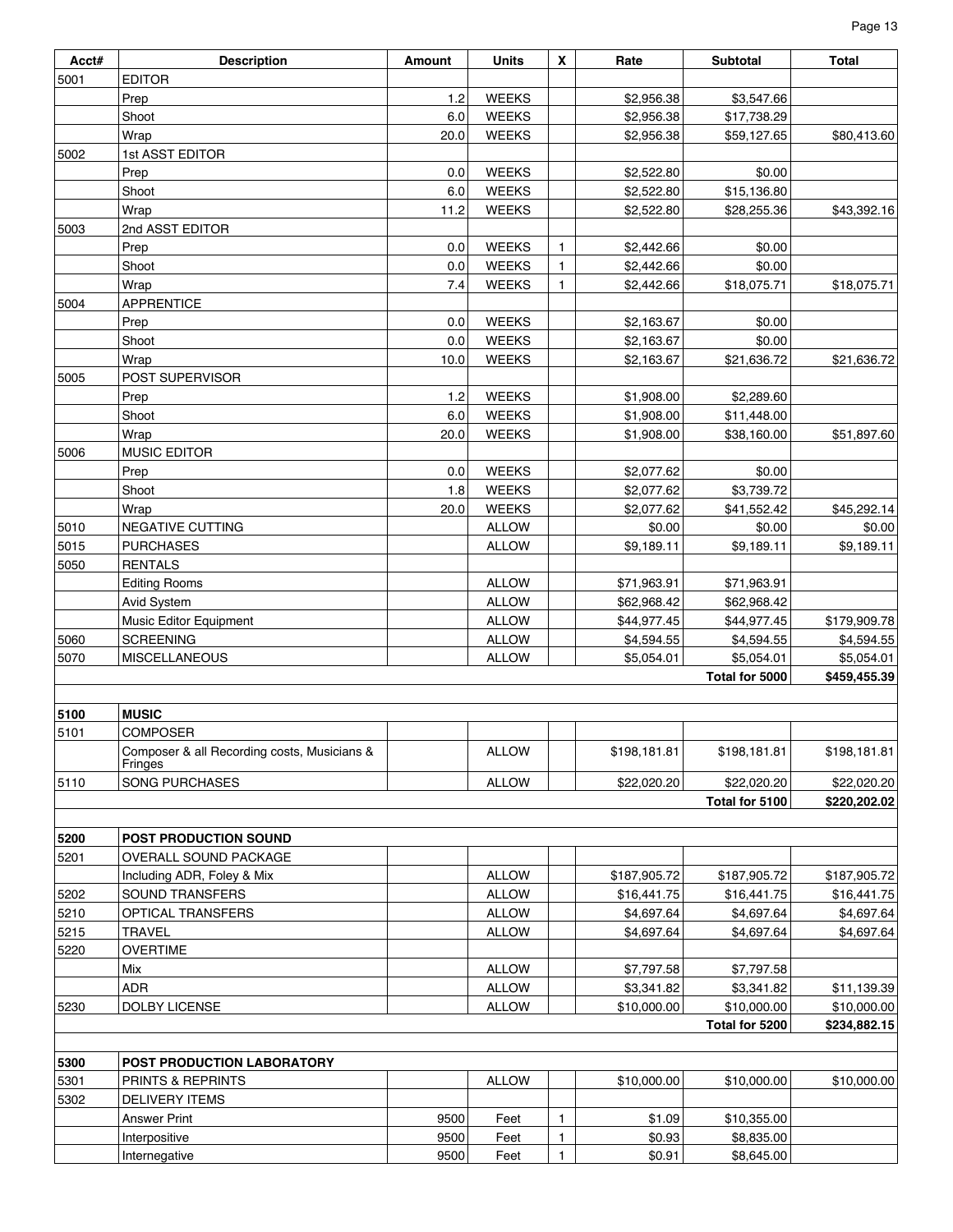| Page 14 |  |
|---------|--|
|---------|--|

| Acct# | <b>Description</b>                      | Amount | <b>Units</b> | X            | Rate         | Subtotal                     | Total          |
|-------|-----------------------------------------|--------|--------------|--------------|--------------|------------------------------|----------------|
|       | <b>Check Print</b>                      | 9500   | Feet         | $\mathbf{1}$ | \$0.29       | \$2,755.00                   |                |
|       | <b>Release Print</b>                    | 9500   | Feet         | $\mathbf{1}$ | \$0.15       | \$1,425.00                   |                |
|       | <b>Low Contrast Print</b>               | 9500   | Feet         | $\mathbf{1}$ | \$0.19       | \$1,805.00                   |                |
|       | Copy of M&E                             |        | <b>ALLOW</b> | $\mathbf{1}$ | \$1,500.00   | \$1,500.00                   |                |
|       | <b>DME</b>                              |        | <b>ALLOW</b> | 1            | \$2,000.00   | \$2,000.00                   |                |
|       | <b>Textless Titles</b>                  |        | <b>ALLOW</b> | $\mathbf{1}$ | \$4,000.00   | \$4,000.00                   |                |
|       | <b>Music Elements</b>                   |        | <b>ALLOW</b> | $\mathbf{1}$ | \$1,000.00   | \$1,000.00                   | \$42,320.00    |
| 5303  | OPTICAL SOUND NEGATIVE                  |        | <b>ALLOW</b> |              | \$10,000.00  | \$10,000.00                  | \$10,000.00    |
| 5304  | <b>REVERSAL PRINT</b>                   |        | <b>ALLOW</b> | $\mathbf{1}$ | \$10,000.00  | \$10,000.00                  | \$10,000.00    |
| 5305  | <b>VIDEO MASTER</b>                     |        | <b>ALLOW</b> |              | \$20,000.00  | \$20,000.00                  | \$20,000.00    |
| 5380  | STOCK FOOTAGE                           |        | <b>ALLOW</b> |              | \$10,000.00  | \$10,000.00                  | \$10,000.00    |
|       |                                         |        |              |              |              | Total for 5300               | \$102,320.00   |
|       |                                         |        |              |              |              |                              |                |
| 5400  | <b>OPTICAL EFFECTS</b>                  |        |              |              |              |                              |                |
| 5401  | <b>FADES &amp; DISSOLVES</b>            |        | <b>ALLOW</b> |              | \$242,222.22 | \$242,222.22                 | \$242,222.22   |
| 5402  | LAB PROCESSING                          |        | <b>ALLOW</b> |              | \$80,740.74  | \$80,740.74                  | \$80,740.74    |
|       |                                         |        |              |              |              | Total for 5400               | \$322,962.96   |
|       |                                         |        |              |              |              |                              |                |
|       |                                         |        |              |              |              |                              |                |
| 5500  | <b>TITLES</b>                           |        |              |              |              |                              |                |
| 5501  | <b>MAIN &amp; END DESIGN</b>            |        | <b>ALLOW</b> |              | \$29,507.07  | \$29,507.07                  | \$29,507.07    |
| 5502  | LAB PROCESSING                          |        | <b>ALLOW</b> |              | \$14,533.33  | \$14,533.33                  | \$14,533.33    |
|       |                                         |        |              |              |              | Total for 5500               | \$44,040.40    |
|       |                                         |        |              |              |              |                              |                |
| 5700  | <b>POST-PRODUCTION FRINGES</b>          |        |              |              |              |                              |                |
| 5799  | <b>FRINGES</b>                          |        |              |              |              |                              |                |
|       | <b>FICA</b>                             | 6.20%  |              |              | \$260,707.94 | \$16,163.89                  |                |
|       | Medicare                                | 1.45%  |              |              | \$260,707.94 | \$3,780.27                   |                |
|       | <b>FUI</b>                              | 0.80%  |              |              | \$42,000.00  | \$336.00                     |                |
|       | SUI                                     | 6.20%  |              |              | \$42,000.00  | \$2,604.00                   |                |
|       | <b>IATSE</b>                            | 23.00% |              |              | \$260,707.94 | \$59,962.83                  |                |
|       | Payroll                                 |        | <b>ALLOW</b> |              | \$1,303.54   | \$1,303.54                   | \$84,150.52    |
|       |                                         |        |              |              |              | Total for 5700               | \$84,150.52    |
|       |                                         |        |              |              |              |                              |                |
|       |                                         |        |              |              |              | <b>TOTAL POST PRODUCTION</b> | \$1,468,013.44 |
|       |                                         |        |              |              |              |                              |                |
| 6500  | <b>PUBLICITY</b>                        |        |              |              |              |                              |                |
| 6501  | <b>PUBLICIST</b>                        |        | <b>ALLOW</b> |              | \$12,331.31  | \$12,331.31                  | \$12,331.31    |
| 6502  | ELECTRONIC PRESS KIT                    |        | <b>ALLOW</b> |              | \$8,220.88   | \$8,220.88                   | \$8,220.88     |
|       |                                         |        |              |              |              |                              |                |
|       |                                         |        |              |              |              | Total for 6500               | \$20,552.19    |
|       |                                         |        |              |              |              |                              |                |
| 6700  | <b>INSURANCE</b>                        |        |              |              |              |                              |                |
| 6701  | PREMIUM, GENERAL LIABILITY              |        | <b>ALLOW</b> |              | \$125,250.91 | \$125,250.91                 | \$125,250.91   |
| 6702  | <b>E&amp;O INSURANCE</b>                |        | <b>ALLOW</b> |              | \$23,781.82  | \$23,781.82                  | \$23,781.82    |
| 6703  | UMBRELLA LIABILITY                      |        | <b>ALLOW</b> |              | \$7,927.27   | \$7,927.27                   | \$7,927.27     |
| 6704  | <b>CAST PHYSICALS</b>                   |        | <b>ALLOW</b> |              | \$1,585.45   | \$1,585.45                   | \$1,585.45     |
|       |                                         |        |              |              |              | Total for 6700               | \$158,545.45   |
|       |                                         |        |              |              |              |                              |                |
| 6800  | <b>GENERAL EXPENSES</b>                 |        |              |              |              |                              |                |
| 6801  | MPAA RATING ADMIN FEE                   |        | <b>ALLOW</b> |              | \$8,000.00   | \$8,000.00                   | \$8,000.00     |
| 6802  | COMPANY REPRESENTATIVE                  |        |              |              |              |                              |                |
|       | Allowance for Airfare, Hotels, Per Diem |        | <b>ALLOW</b> |              | \$4,580.20   | \$4,580.20                   | \$4,580.20     |
| 6803  | <b>LEGAL FEES</b>                       |        |              |              |              |                              |                |
|       | <b>Title Search</b>                     |        | <b>ALLOW</b> |              | \$1,374.06   | \$1,374.06                   |                |
|       | Legal Fees                              |        | <b>ALLOW</b> |              | \$44,427.96  | \$44,427.96                  | \$45,802.02    |
| 6804  | POST PRODN ACCOUNTING                   |        | <b>ALLOW</b> |              | \$11,450.50  | \$11,450.50                  | \$11,450.50    |
| 6808  | <b>BANK CHARGES &amp; FEES</b>          |        | <b>ALLOW</b> |              | \$1,145.05   | \$1,145.05                   | \$1,145.05     |
| 6809  | <b>COPYING</b>                          |        |              |              |              |                              |                |
|       | Scripts                                 |        | <b>ALLOW</b> |              | \$1,145.05   | \$1,145.05                   | \$1,145.05     |
|       |                                         |        |              |              |              |                              |                |
| 6810  | <b>PURCHASES</b>                        |        |              |              |              |                              |                |